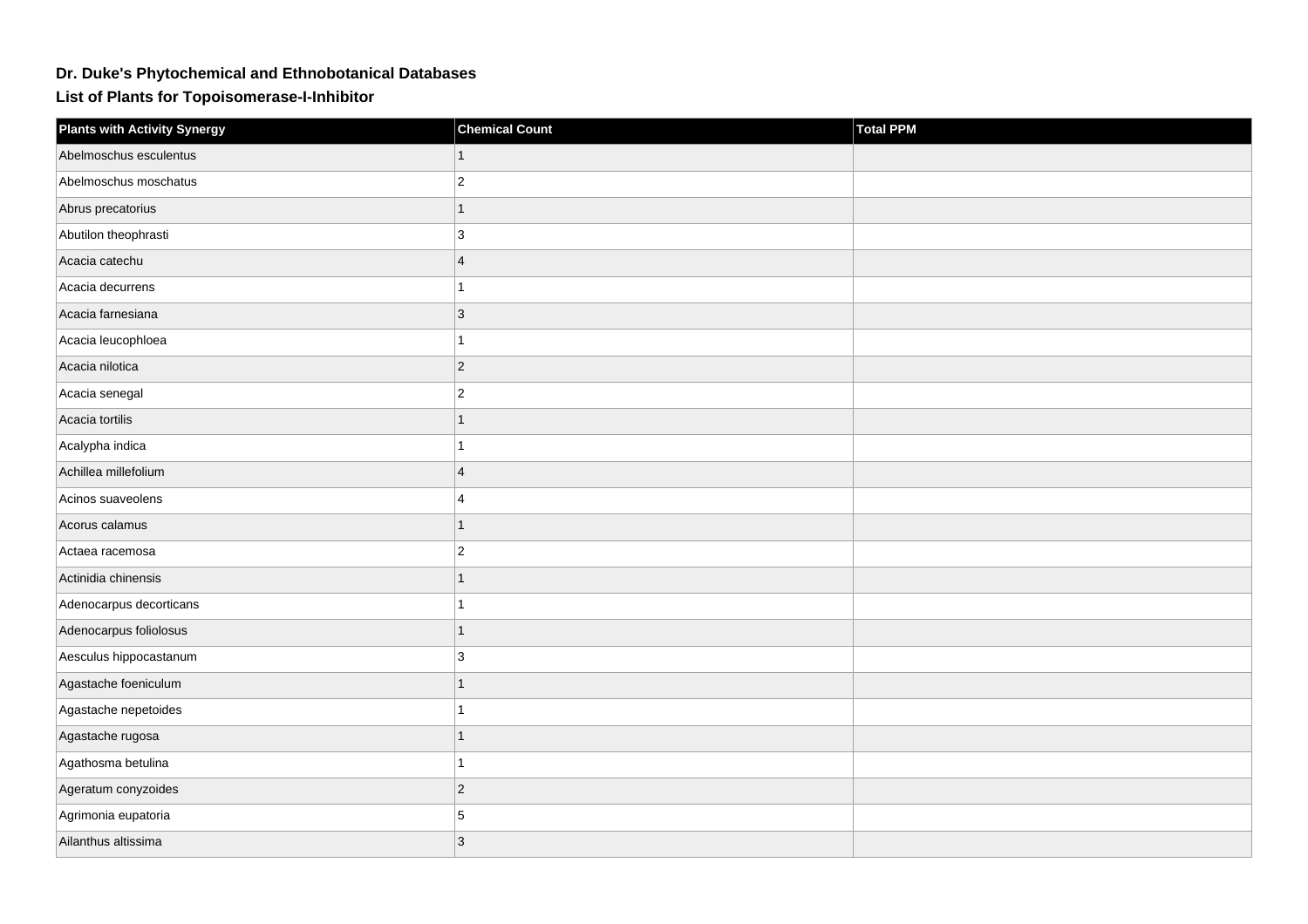| <b>Plants with Activity Synergy</b> | <b>Chemical Count</b> | Total PPM |
|-------------------------------------|-----------------------|-----------|
| Albizia lebbeck                     | $\overline{2}$        |           |
| Albizia procera                     | $\mathbf{1}$          |           |
| Alisma plantago-aquatica            | $\mathbf{1}$          |           |
| Allium cepa                         | $ 2\rangle$           | 192400.0  |
| Allium sativum var. sativum         | 4                     | 800.0     |
| Allium schoenoprasum                | $ 2\rangle$           | 146.0     |
| Aloysia citrodora                   | $\vert$ 2             |           |
| Alpinia galanga                     | $ 2\rangle$           |           |
| Alpinia officinarum                 | $\overline{4}$        | 2000.0    |
| Althaea officinalis                 | $ 2\rangle$           |           |
| Ammi majus                          | $ 2\rangle$           |           |
| Ammi visnaga                        | $\overline{4}$        |           |
| Amphicarpaea bracteata              | $\overline{1}$        |           |
| Amphicarpaea edgworthii             | $\mathbf{1}$          |           |
| Anacardium occidentale              | $ 2\rangle$           |           |
| Anastatica hierochuntica            | $\mathbf{1}$          |           |
| Anemone pulsatilla                  | $ 2\rangle$           |           |
| Anethum graveolens                  | $ 3\rangle$           |           |
| Anisochilus carnosus                | $ 2\rangle$           |           |
| Annona cherimola                    | 1                     |           |
| Anogeissus latifolia                | $\overline{4}$        |           |
| Apios americana                     | 1                     |           |
| Apium graveolens                    | 4                     |           |
| Arachis hypogaea                    | $\mathbf{1}$          |           |
| Araucaria bidwillii                 | 3                     |           |
| Arbutus unedo                       | $\vert$ 2             |           |
| Arctostaphylos uva-ursi             | 3                     |           |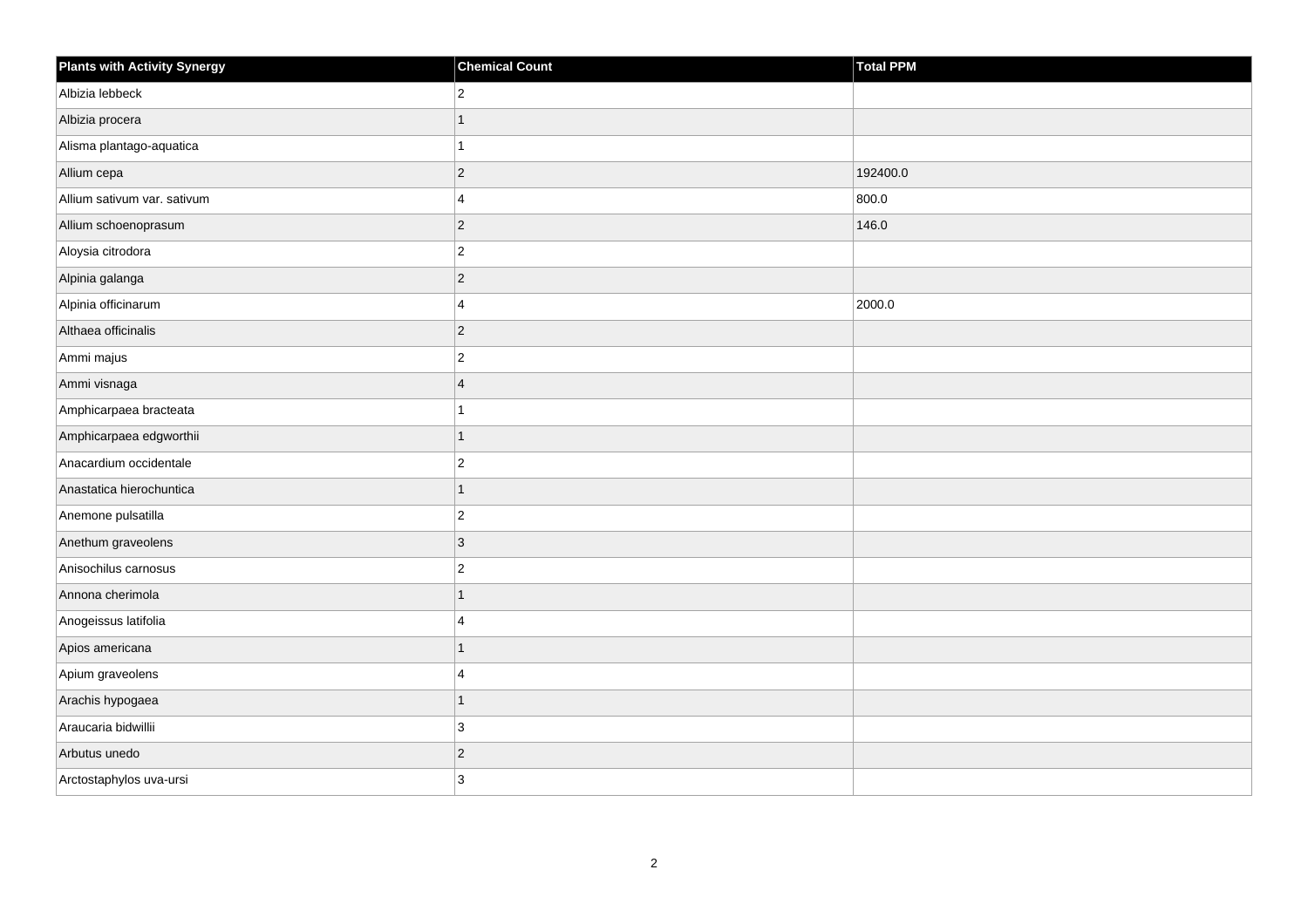| Plants with Activity Synergy | <b>Chemical Count</b> | Total PPM |
|------------------------------|-----------------------|-----------|
| Ardisia japonica             | $\mathbf{1}$          |           |
| Areca catechu                | 1                     |           |
| Argemone mexicana            | $\mathbf{1}$          |           |
| Argyrocytisus battandieri    | $\mathbf{1}$          |           |
| Armoracia rusticana          | $ 2\rangle$           |           |
| Arnica montana               | $\overline{2}$        |           |
| Artemisia annua              | $\overline{4}$        |           |
| Artemisia dracunculus        | 5                     | 141.0     |
| Artocarpus altilis           | $\mathbf{1}$          |           |
| Artocarpus heterophyllus     | $\mathbf{1}$          |           |
| Asimina triloba              | $\mathbf{1}$          |           |
| Aspalathus linearis          | 3                     |           |
| Asparagus officinalis        | $ 2\rangle$           |           |
| Astragalus membranaceus      | 3                     |           |
| Avena sativa                 | $\overline{1}$        | 1240.0    |
| Azadirachta indica           | 3                     | 10000.0   |
| Ballota nigra                | $ 2\rangle$           |           |
| Baptisia sp                  | 1                     |           |
| Baptisia tinctoria           | $ 3\rangle$           |           |
| Barosma betulina             | 1                     |           |
| Basella alba                 | $\mathbf{1}$          |           |
| Berberis vulgaris            | $ 2\rangle$           |           |
| Beta vulgaris                | $ 2\rangle$           |           |
| Bocconia arborea             | 1                     |           |
| Bocconia frutescens          | $\mathbf{1}$          |           |
| Borago officinalis           | $\vert$ 2             |           |
| Bowdichia nitida             | 1                     |           |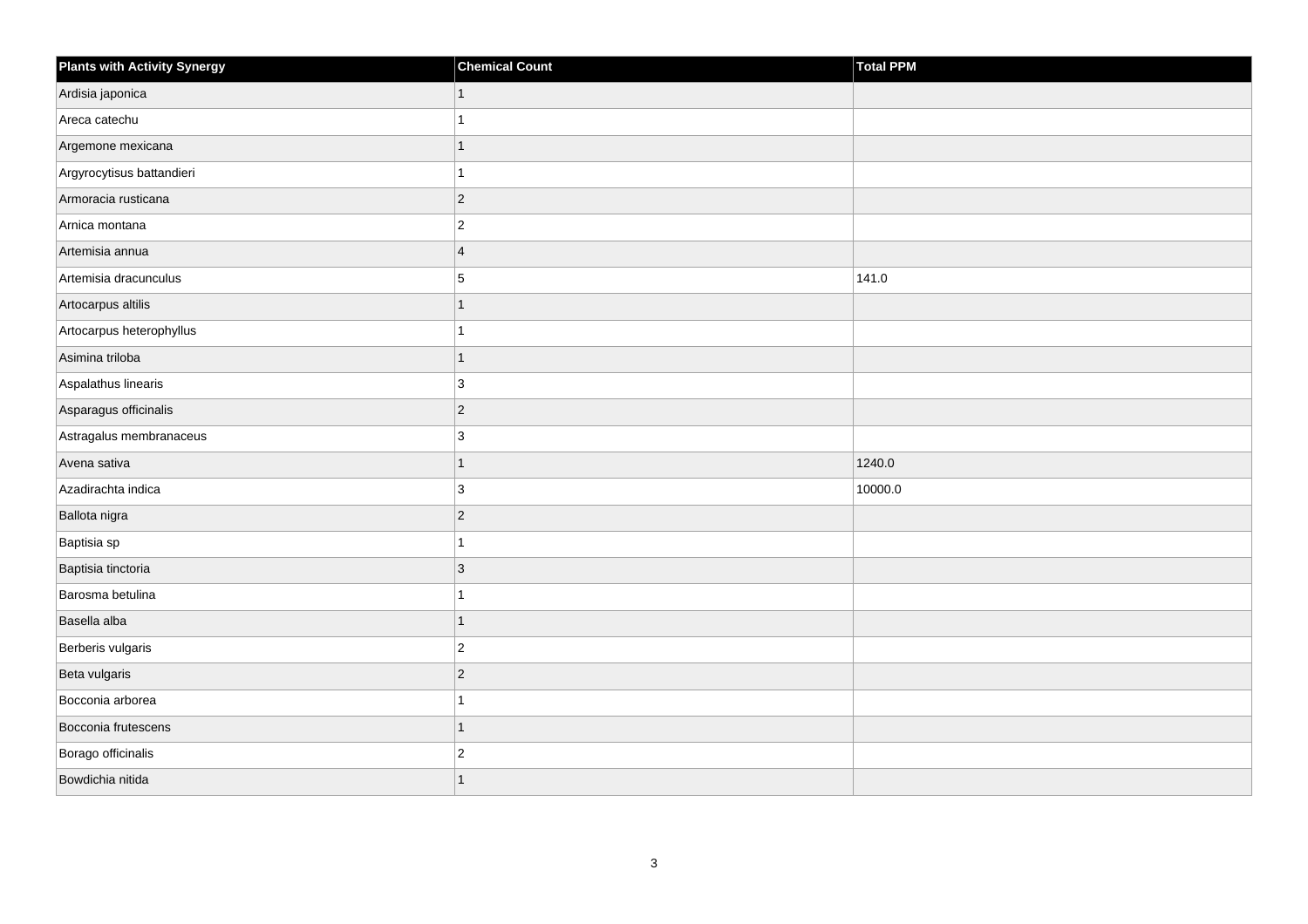| <b>Plants with Activity Synergy</b> | <b>Chemical Count</b>   | Total PPM |
|-------------------------------------|-------------------------|-----------|
| Brassica oleracea                   | $\overline{2}$          | 240.0     |
| Brassica oleracea var. botrytis I.  | $\overline{c}$          | 84.0      |
| Brassica oleracea var. capitata I.  | $\overline{c}$          | 1000.0    |
| Brassica oleracea var. gemmifera    | $\mathbf{1}$            | 100.0     |
| Brassica oleracea var. italica      | $\overline{c}$          |           |
| Brassica oleracea var. sabellica I. | $\vert$ 2               | 226.0     |
| Caesalpinia pulcherrima             | 3                       |           |
| Cajanus cajan                       | $\mathbf{1}$            |           |
| Cajanus scarabaeoides               | $\mathbf{1}$            |           |
| Calendula officinalis               | $\vert$ 2               |           |
| Calicotome spinosa                  | 1                       |           |
| Calicotome villosa                  | $\mathbf{1}$            |           |
| Calopogonium caeruleum              | $\mathbf{1}$            |           |
| Camellia japonica                   | $\mathbf{1}$            |           |
| Camellia sinensis                   | 8                       | 603600.0  |
| Camptosema sp                       | $\mathbf{1}$            |           |
| Camptotheca acuminata               | $\overline{\mathbf{A}}$ | 3200.0    |
| Canavalia ensiformis                | $\mathbf{1}$            |           |
| Canavalia eurycarpa                 | $\mathbf{1}$            |           |
| Canavalia galeata                   | $\overline{1}$          |           |
| Canavalia gladiata                  | $\mathbf{1}$            |           |
| Canavalia rosea                     | $\mathbf{1}$            |           |
| Canavalia sericea                   | 1                       |           |
| Canavalia virosa                    | $\mathbf{1}$            |           |
| Capparis spinosa                    | $\mathbf{1}$            |           |
| Capsicum annuum                     | $\overline{c}$          |           |
| Capsicum frutescens                 | $\overline{2}$          | 252.0     |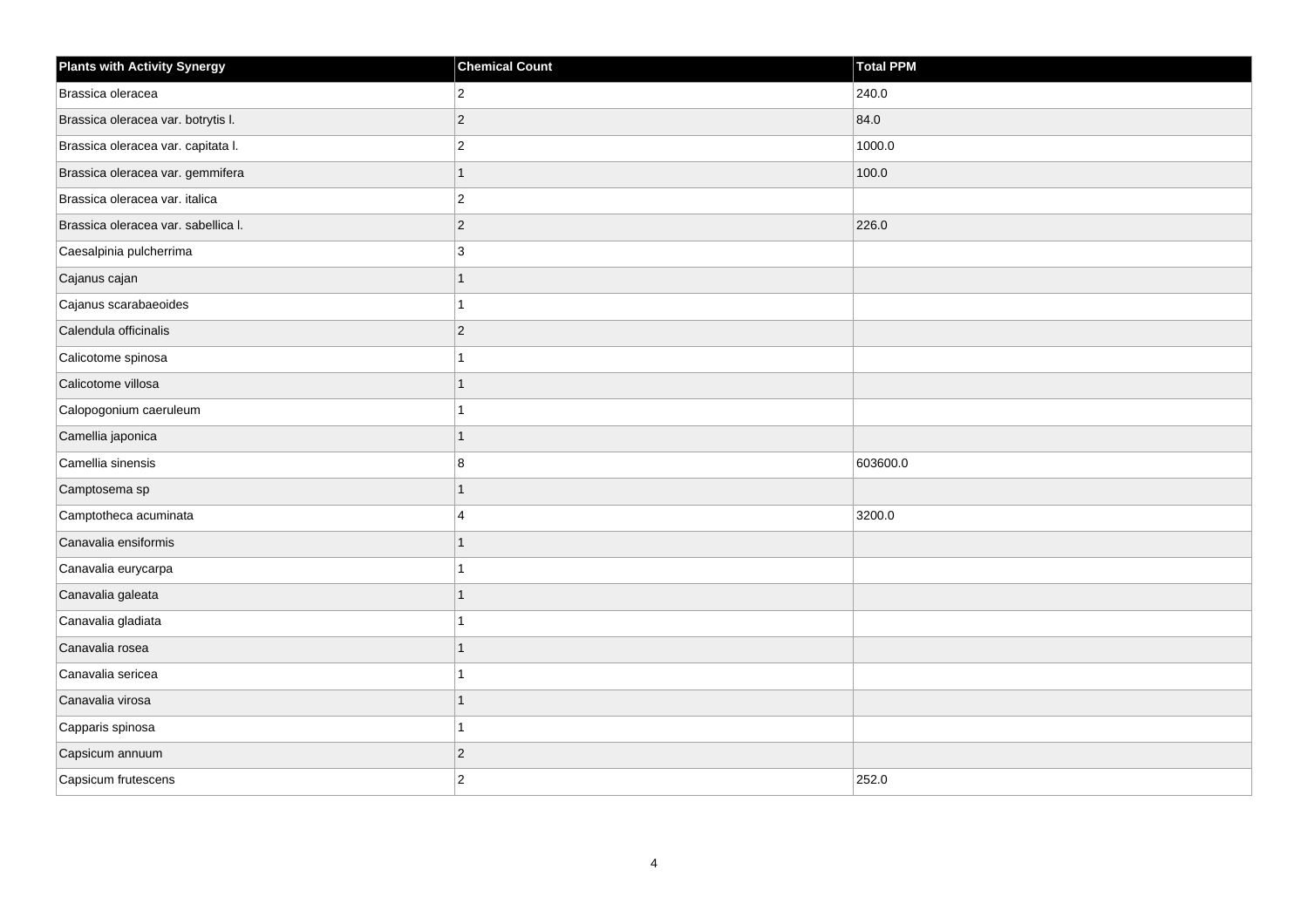| <b>Plants with Activity Synergy</b> | <b>Chemical Count</b>   | <b>Total PPM</b> |
|-------------------------------------|-------------------------|------------------|
| Carum carvi                         | $\overline{2}$          |                  |
| Castanea sativa                     | 3                       |                  |
| Castanospermum australe             | 1                       |                  |
| Catharanthus roseus                 | $\overline{2}$          |                  |
| Cedrus deodora                      |                         |                  |
| Ceiba pentandra                     | $\overline{c}$          |                  |
| Centaurea calcitrapa                | 3                       |                  |
| Centaurea cyanus                    | $\overline{\mathbf{4}}$ |                  |
| Centaurium erythraea                | 1                       |                  |
| Centella asiatica                   | $\overline{a}$          |                  |
| Centrosema pascuorum                |                         |                  |
| Centrosema plumieri                 |                         |                  |
| Centrosema sagittatum               | 1                       |                  |
| Centrosema schiedianum              |                         |                  |
| Ceratonia siliqua                   | 3                       |                  |
| Chamaecytisus albus                 |                         |                  |
| Chamaecytisus eriocarpus            |                         |                  |
| Chamaecytisus hirsutus              |                         |                  |
| Chamaecytisus ratisbonensis         | 1                       |                  |
| Chamaecytisus smyrnaeus             |                         |                  |
| Chamaecytisus supinus               |                         |                  |
| Chamaemelum nobile                  | $\overline{2}$          |                  |
| Chamaespartium sagittale            |                         |                  |
| Chamaespartium tridentatum          |                         |                  |
| Chamaesyce hypericifolia            | 1                       |                  |
| Chelidonium majus                   |                         |                  |
| Chimaphila umbellata                |                         |                  |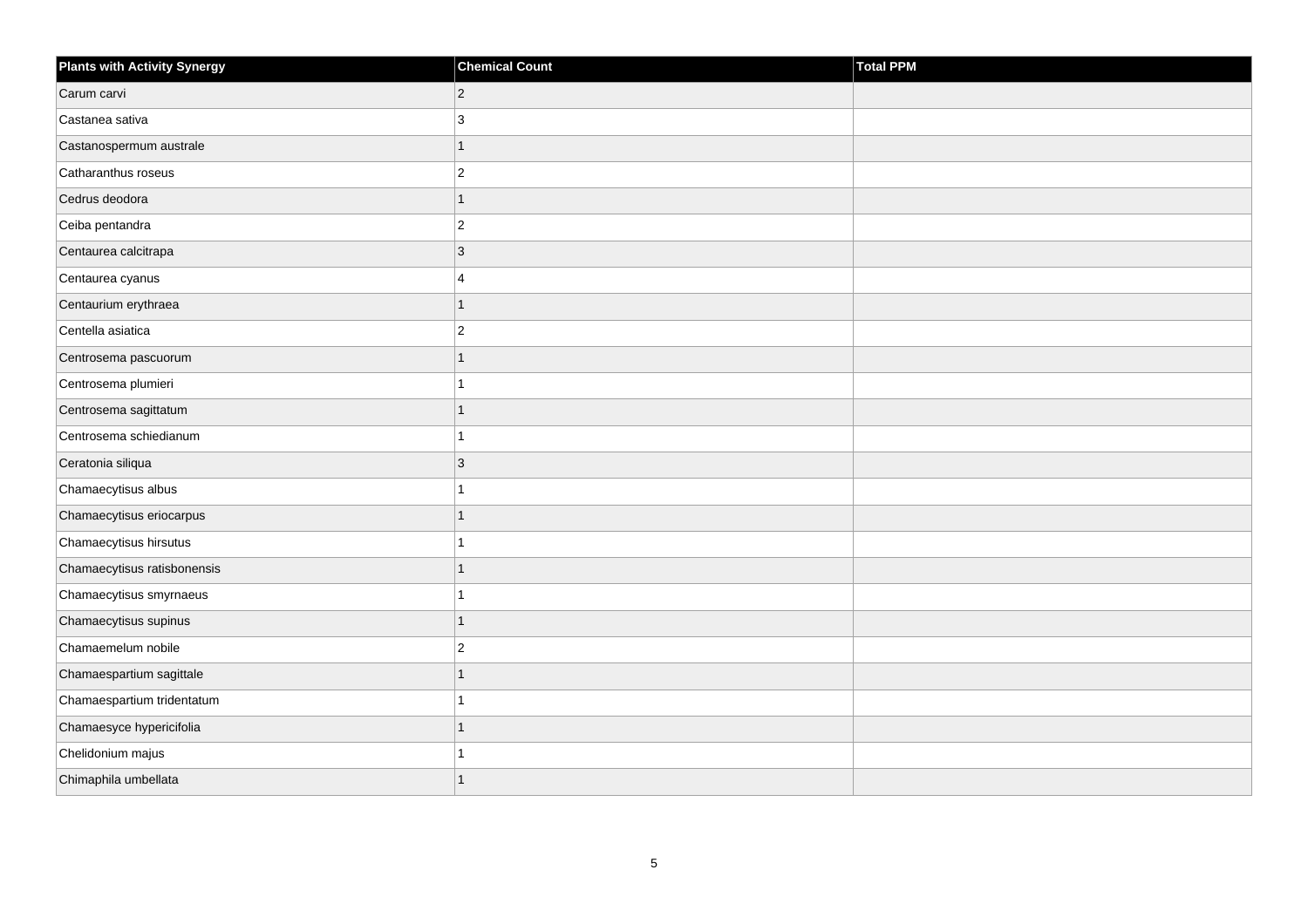| <b>Plants with Activity Synergy</b> | <b>Chemical Count</b> | Total PPM         |
|-------------------------------------|-----------------------|-------------------|
| Chronanthus biflorus                |                       |                   |
| Chrysanthemum x morifolium          | $\overline{2}$        |                   |
| Cicer arietinum                     | 4                     |                   |
| Cichorium endivia                   | 1                     |                   |
| Cichorium intybus                   | 5                     |                   |
| Cimicifuga racemosa                 | $\overline{2}$        |                   |
| Cinnamomum camphora                 | $\overline{2}$        |                   |
| Citrus aurantium                    |                       |                   |
| Citrus limon                        | 4                     | 200.0             |
| Citrus paradisi                     | $\overline{4}$        | 116.0             |
| Citrus sinensis                     | $\boldsymbol{\Delta}$ | 91873.20000000001 |
| Clitoria falcata                    |                       |                   |
| Clitoria ternatea                   |                       |                   |
| Cnicus benedictus                   | 1                     |                   |
| Coffea arabica                      |                       | 128000.0          |
| Cola acuminata                      | $\overline{2}$        | 100000.0          |
| Colchicum autumnale                 |                       |                   |
| Cologana broussonetii               |                       |                   |
| Commiphora wightii                  | 1                     |                   |
| Consolida ajacis                    | $\overline{2}$        |                   |
| Conyza canadensis                   | $\overline{2}$        |                   |
| Coptis spp                          | $\overline{1}$        |                   |
| Coriandrum sativum                  | $\overline{2}$        |                   |
| Coriaria myrtifolia                 | $\overline{2}$        |                   |
| Coriaria thymifolia                 | $\overline{c}$        |                   |
| Cornus florida                      | 3                     |                   |
| Cornus mas                          | 3                     |                   |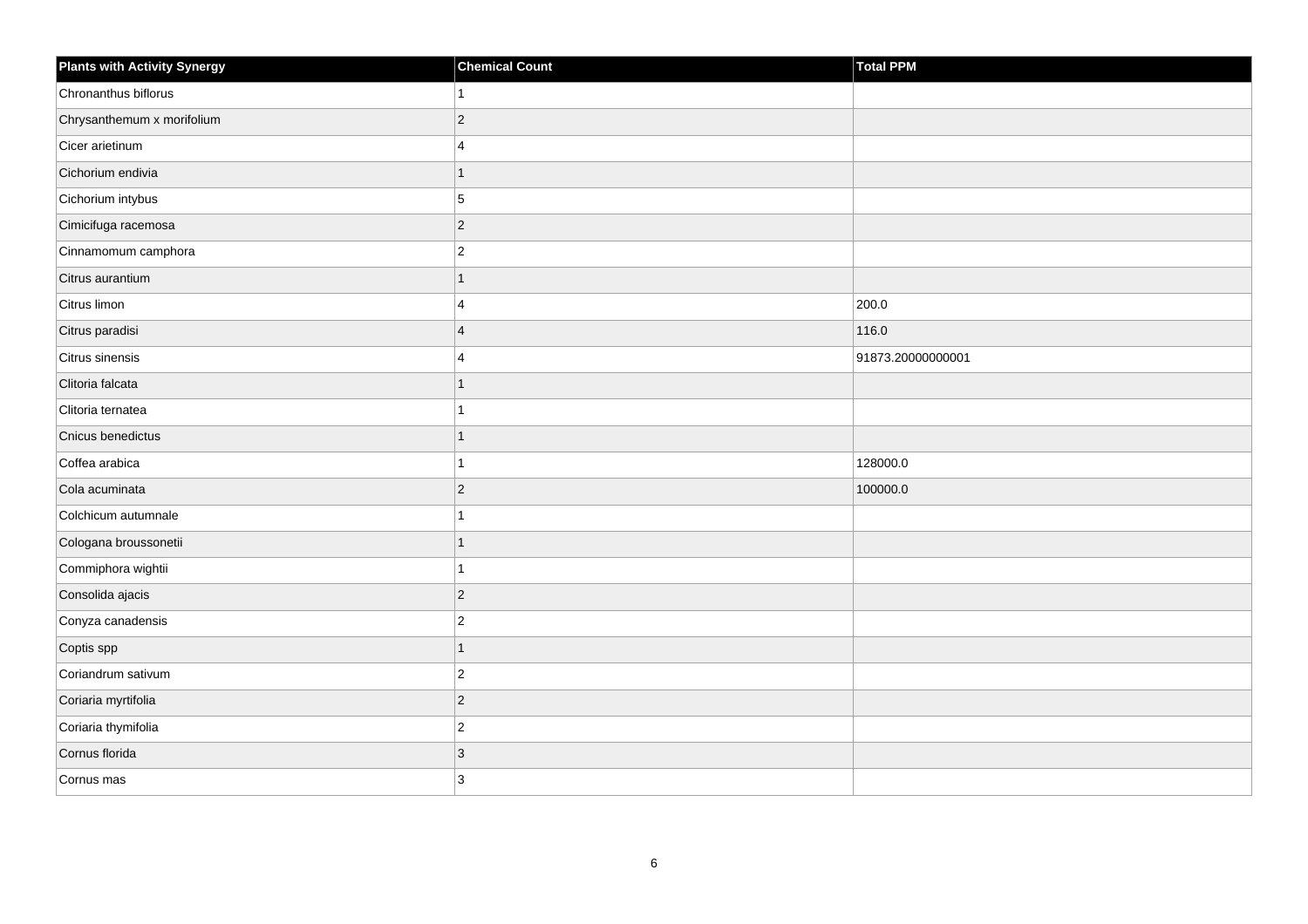| <b>Plants with Activity Synergy</b> | <b>Chemical Count</b>   | Total PPM |
|-------------------------------------|-------------------------|-----------|
| Cornus officinalis                  |                         |           |
| Corylus americana                   |                         |           |
| Corylus avellana                    | $\overline{3}$          |           |
| Costus speciosus                    |                         |           |
| Crataegus cuneata                   | 1                       |           |
| Crataegus laevigata                 | 3                       |           |
| Crataegus monogyna                  | $\overline{4}$          |           |
| Crataegus rhipidophylla             | 3                       |           |
| Crocus sativus                      | 3                       |           |
| Crotalaria juncea                   |                         |           |
| Cucurbita pepo                      | $\overline{2}$          |           |
| Cuminum cyminum                     |                         |           |
| Curcuma longa                       | $\overline{\mathbf{A}}$ | 94888.0   |
| Curcuma xanthorrhiza                |                         | 20000.0   |
| Curcuma zedoaria                    | 1                       | 2000.0    |
| Cuscuta reflexa                     | $\overline{c}$          |           |
| Cyamopsis tetragonoloba             | 3                       |           |
| Cymbopogon citratus                 | $\overline{c}$          |           |
| Cynara cardunculus                  | $\overline{4}$          |           |
| Cypripedium pubescens               |                         |           |
| Cytisus ardoini                     |                         |           |
| Cytisus ingramii                    |                         |           |
| Cytisus multiflorus                 | 1                       |           |
| Cytisus scoparius                   | 3                       |           |
| Cytisus striatus                    | 1                       |           |
| Cytisus tribracteolatus             |                         |           |
| Daphne genkwa                       | $\overline{2}$          |           |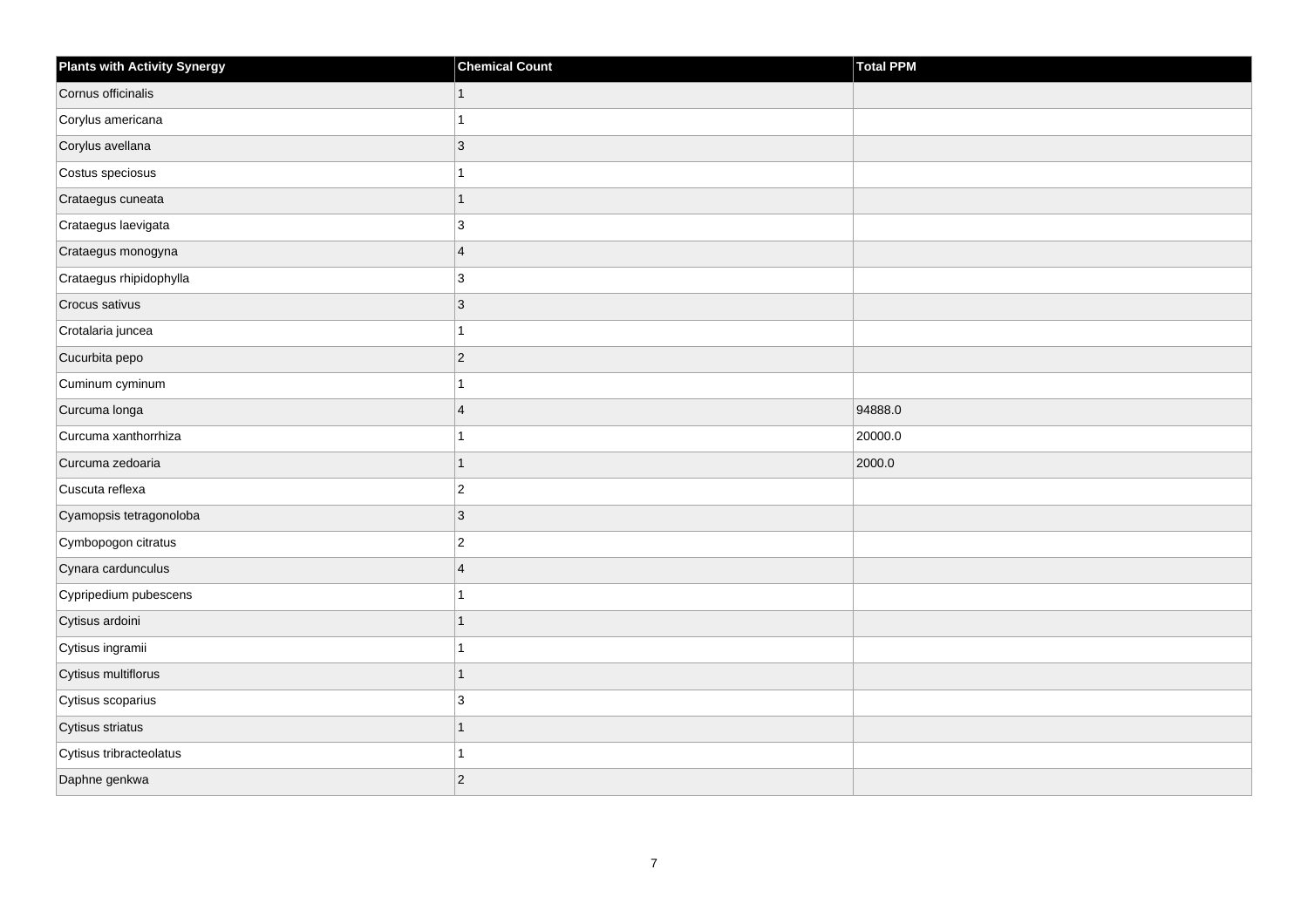| <b>Plants with Activity Synergy</b> | <b>Chemical Count</b> | Total PPM |
|-------------------------------------|-----------------------|-----------|
| Daucus carota                       | 6                     |           |
| Desmodium gangeticum                | $\overline{1}$        |           |
| Dictamnus albus                     | 1                     |           |
| Digitalis lanata                    | $\overline{1}$        |           |
| Digitalis purpurea                  | 3                     |           |
| Dioclea glycinoides                 | $\overline{1}$        |           |
| Diospyros virginiana                | 3                     |           |
| Dipogon lignosus                    | $\overline{1}$        |           |
| Dodonaea viscosa                    | $\overline{c}$        |           |
| Dolichos biflorus                   | $\overline{1}$        |           |
| Drimys winteri                      | $\overline{c}$        |           |
| Dunbaria villosa                    | $\overline{1}$        |           |
| Echinacea angustifolia              | 4                     |           |
| Echinacea purpurea                  | $\overline{1}$        |           |
| Echinacea spp                       | 4                     |           |
| Echinospartium horridum             | $\overline{1}$        |           |
| Elaeagnus angustifolia              | 3                     |           |
| Ephedra gerardiana                  | $\overline{1}$        |           |
| Ephedra sinica                      | $\mathbf{3}$          |           |
| Equisetum arvense                   | 6                     |           |
| Erinacea anthyllis                  | 1                     |           |
| Eriobotrya japonica                 | $\overline{c}$        |           |
| Eriodictyon californicum            | 3                     |           |
| Eriosema glomeratum                 | $\overline{1}$        |           |
| Eriosema nutans                     | 1                     |           |
| Eriosema psoraleoides               | 1                     |           |
| Erythrina crista-galli              | 1                     |           |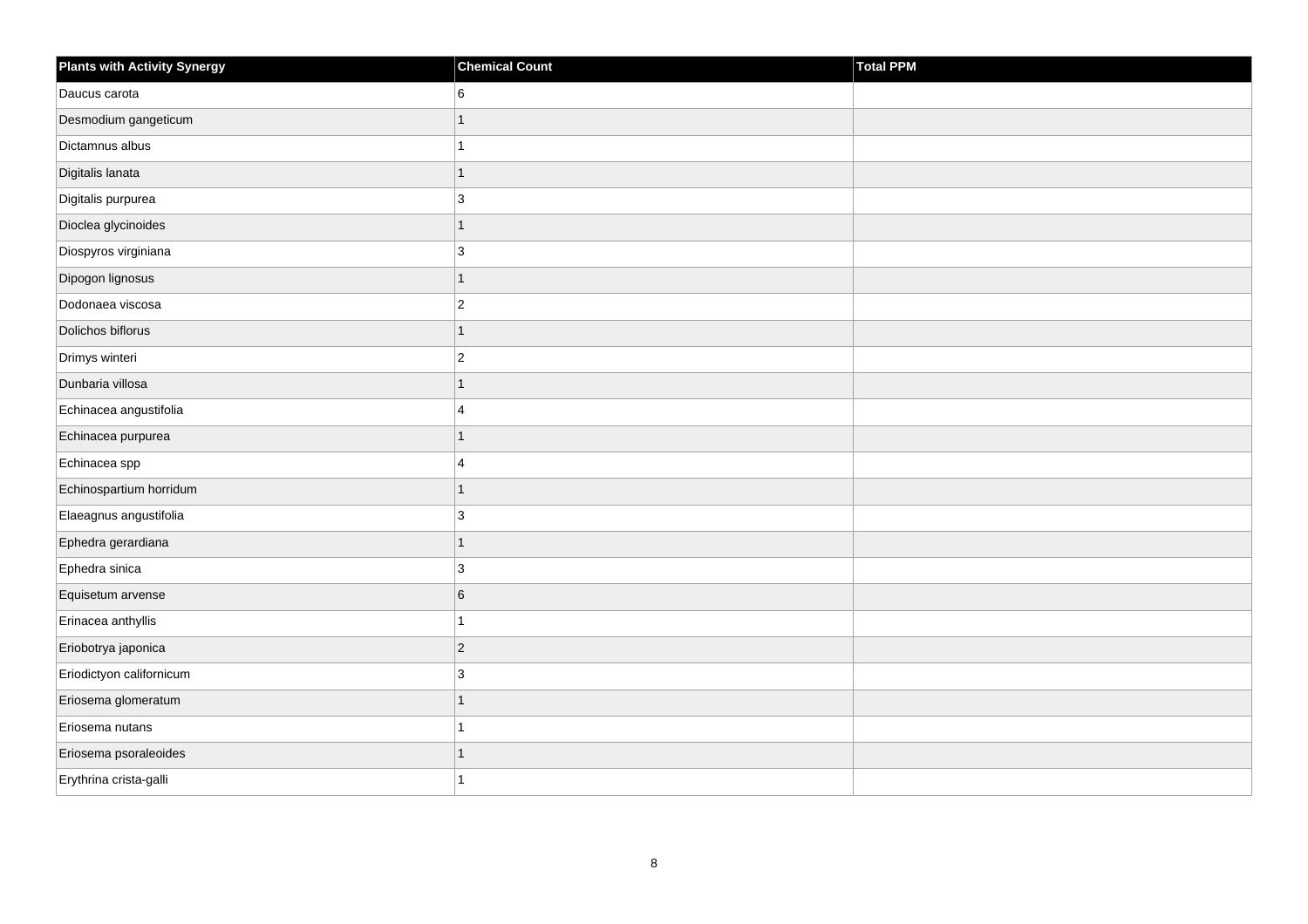| <b>Plants with Activity Synergy</b> | <b>Chemical Count</b> | Total PPM |
|-------------------------------------|-----------------------|-----------|
| Erythrina sp                        |                       |           |
| Erythroxylum coca                   |                       |           |
| Eschscholzia californica            | 1                     |           |
| Eucalyptus globulus                 | 6                     |           |
| Eucommia ulmoides                   | 1                     |           |
| Eupatorium perfoliatum              | 3                     |           |
| Euphorbia hirta                     | $\overline{3}$        |           |
| Euphorbia lathyris                  | $\overline{2}$        |           |
| Euphrasia officinalis               | 5                     |           |
| Fagopyrum esculentum                | 1                     |           |
| Ferula assa-foetida                 | 1                     |           |
| Ficus carica                        | $\overline{2}$        |           |
| Filipendula ulmaria                 | $\overline{2}$        |           |
| Firmiana simplex                    |                       |           |
| Flemingia strobilifera              | $\overline{1}$        |           |
| Foeniculum vulgare                  | $\overline{c}$        |           |
| Forsythia suspensa                  |                       |           |
| Fragaria spp                        | 4                     | 242.0     |
| Frangula alnus                      | 1                     |           |
| Galactia jussiaeana                 |                       |           |
| Galega officinalis                  | $\overline{c}$        |           |
| Gaultheria procumbens               | 1                     |           |
| Genipa americana                    |                       |           |
| Genista clavata                     |                       |           |
| Genista germanica                   | 1                     |           |
| Genista lydia                       |                       |           |
| Genista ovata                       |                       |           |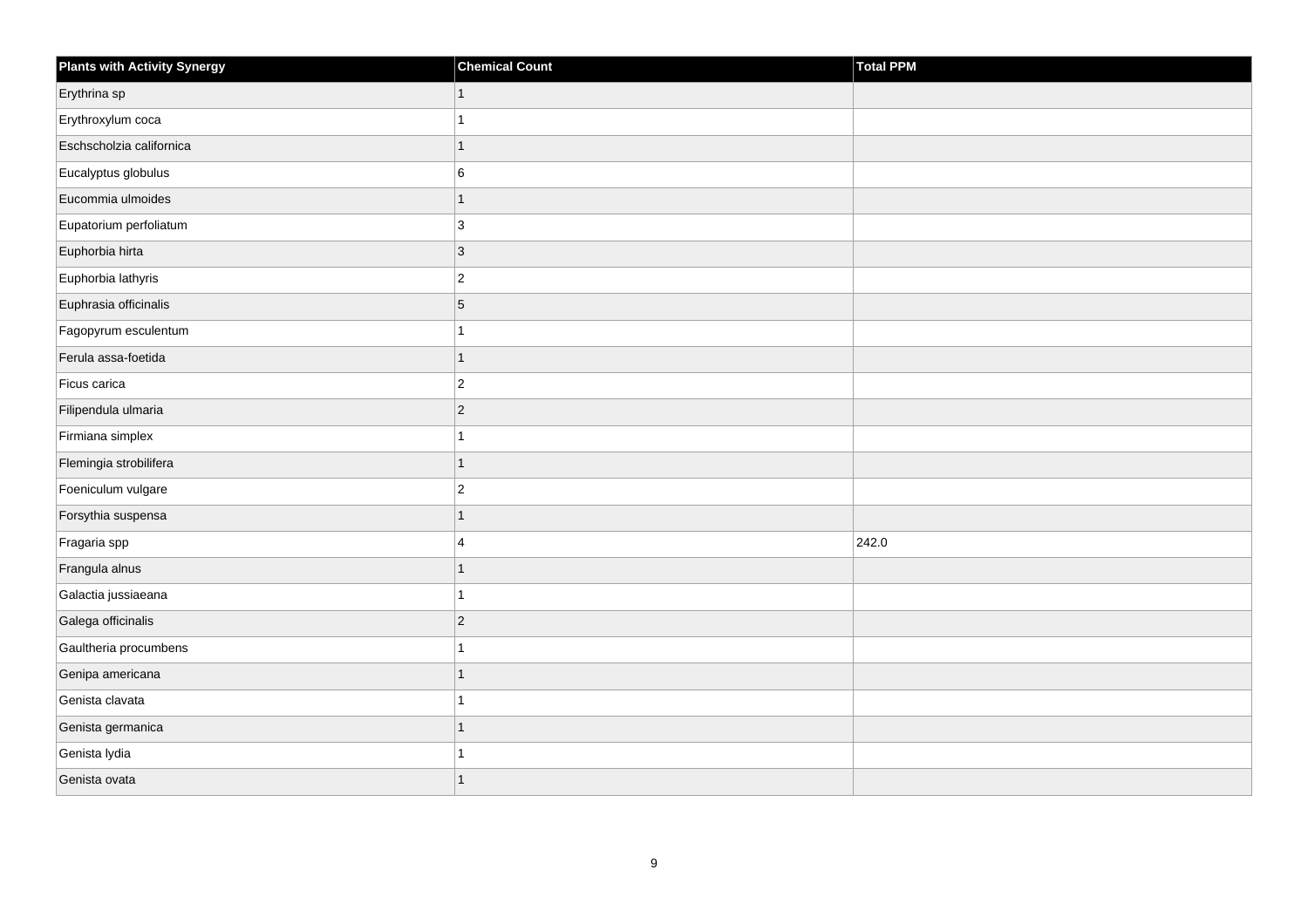| <b>Plants with Activity Synergy</b> | <b>Chemical Count</b> | Total PPM |
|-------------------------------------|-----------------------|-----------|
| Genista patula                      | 1                     |           |
| Genista rumelica                    | 1                     |           |
| Genista sp                          | 1                     |           |
| Genista tinctoria                   | $ 2\rangle$           |           |
| Gentiana lutea                      | 1                     | 3800.0    |
| Geranium maculatum                  | 1                     |           |
| Geranium thunbergii                 | $\overline{4}$        |           |
| Ginkgo biloba                       | 6                     |           |
| Glaucium flavum                     | $\mathbf{1}$          |           |
| Glechoma hederacea                  | $ 2\rangle$           |           |
| Gleditsia triacanthos               | 1                     |           |
| Glycine max                         | 9                     | 537561.8  |
| Glycine wightii                     | $\mathbf{1}$          |           |
| Glycyrrhiza glabra                  | $\overline{7}$        | 1986.0    |
| Glycyrrhiza uralensis               | 3                     |           |
| Gossypium sp                        | $ 2\rangle$           |           |
| Guazuma tomentosa                   | $ 2\rangle$           |           |
| Guazuma ulmifolia                   | 1                     |           |
| Haematoxylum campechianum           | $ 2\rangle$           |           |
| Hamamelis virginiana                | $\overline{4}$        | 108800.0  |
| Hardenbergia violacea               | 1                     |           |
| Harpagophytum procumbens            | $\overline{4}$        |           |
| Helianthemum glomeratum             | 1                     |           |
| Helianthus annuus                   | 1                     | 2440.0    |
| Hibiscus rosa-sinensis              | 1                     |           |
| Hippophae rhamnoides                | $ 2\rangle$           |           |
| Holarrhena pubescens                | $ 2\rangle$           |           |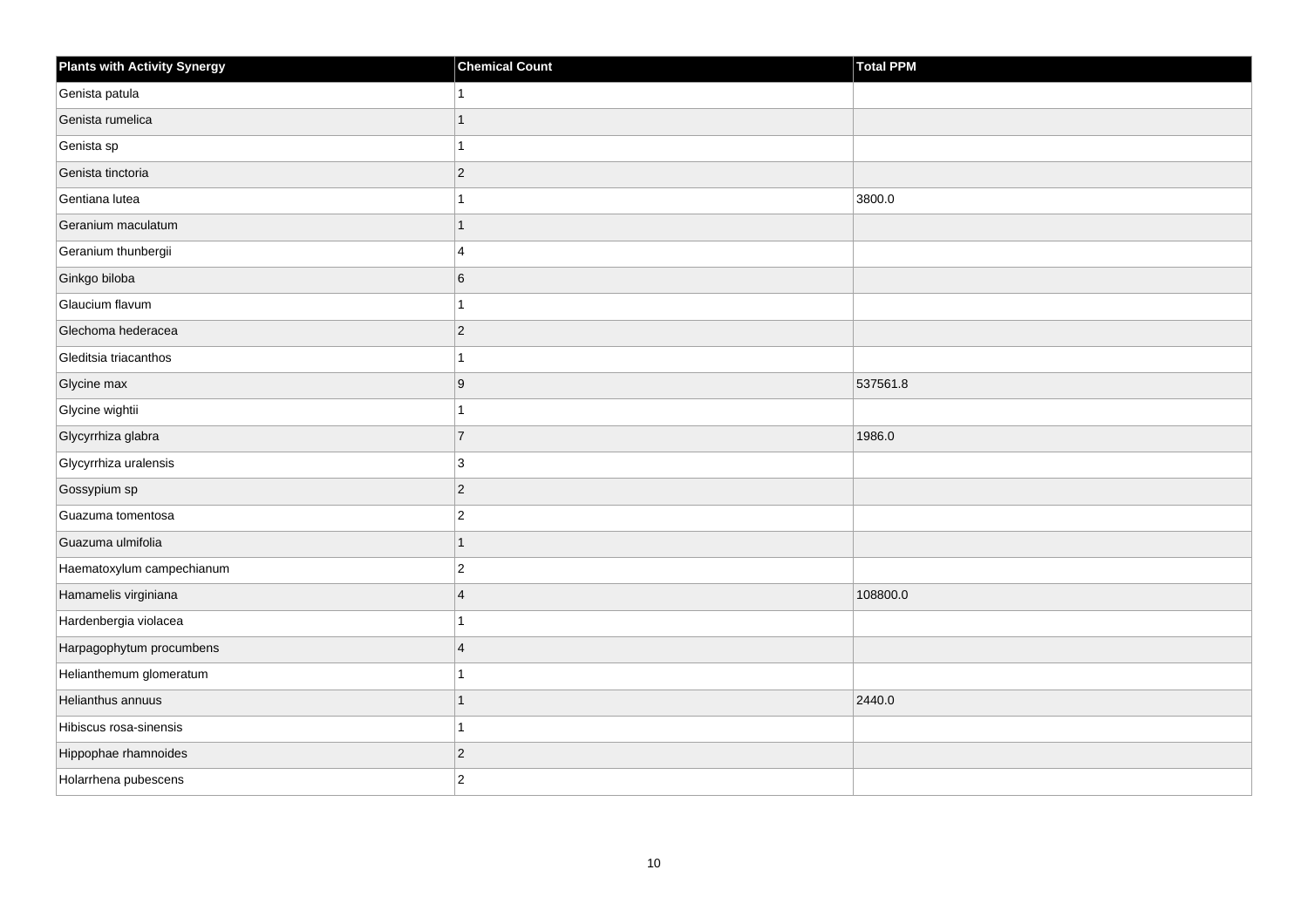| Plants with Activity Synergy | <b>Chemical Count</b> | Total PPM |
|------------------------------|-----------------------|-----------|
| Houttuynia cordata           | $\mathbf{1}$          |           |
| Humulus lupulus              | 3                     |           |
| Hura crepitans               | $\overline{1}$        |           |
| Hydnocarpus wightiana        | $ 2\rangle$           |           |
| Hydrangea arborescens        | $ 2\rangle$           |           |
| Hypericum perforatum         | $\overline{5}$        |           |
| Ilex paraguariensis          | 1                     | 80000.0   |
| Inula helenium               | 1                     |           |
| Ipomoea batatas              | $\overline{1}$        |           |
| Isatis tinctoria             | $ 2\rangle$           |           |
| Jatropha gossypifolia        | $\mathbf{1}$          |           |
| Juglans nigra                | 3                     |           |
| Juglans regia                | $ 3\rangle$           |           |
| Juncus effusus               | $\mathbf{1}$          |           |
| Juniperus communis           | $ 3\rangle$           |           |
| Juniperus sabina             | $\mathbf{1}$          |           |
| Kalanchoe pinnata            | $ 2\rangle$           |           |
| Kalanchoe spathulata         | $ 2\rangle$           |           |
| Kennedia coccinea            | $\overline{1}$        |           |
| Kennedia nigricans           | 1                     |           |
| Kennedia procurrens          | $\mathbf{1}$          |           |
| Kennedia rubicunda           | $\mathbf{1}$          |           |
| Laburnum alpinum             | $\mathbf{1}$          |           |
| Laburnum anagyroides         | 1                     |           |
| Lactuca sativa               | 3                     |           |
| Lagerstroemia indica         | 1                     |           |
| Laurus nobilis               | 2                     |           |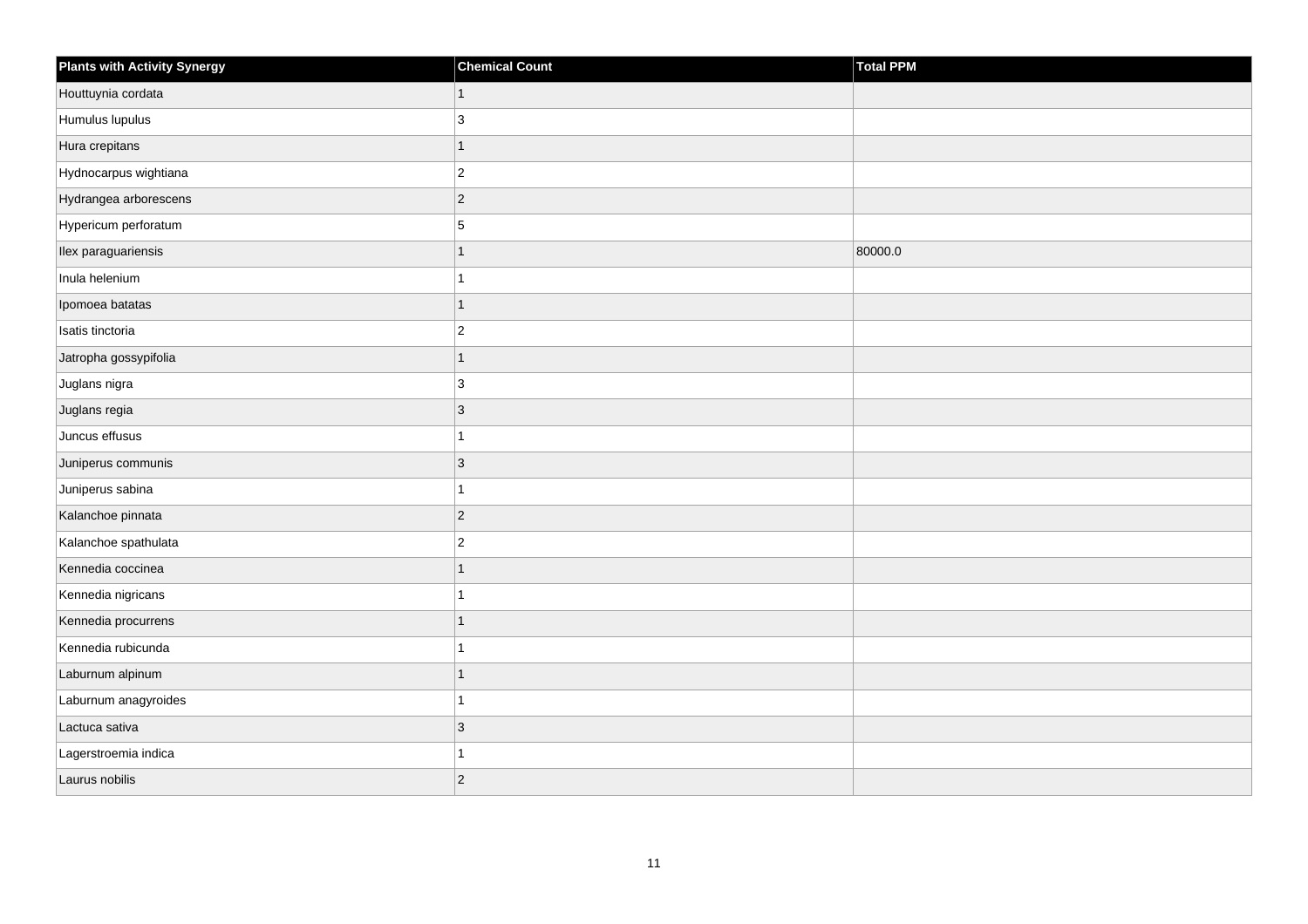| <b>Plants with Activity Synergy</b> | <b>Chemical Count</b> | Total PPM |
|-------------------------------------|-----------------------|-----------|
| Lavandula angustifolia              | 1                     |           |
| Lawsonia inermis                    | $ 2\rangle$           |           |
| Ledum palustre                      | 1                     |           |
| Lembotropis emerifolia              | $\overline{1}$        |           |
| Lens culinaris                      | $ 2\rangle$           |           |
| Leonurus cardiaca                   | $\mathbf{1}$          |           |
| Lespedeza cyrtobotrya               | $\mathbf{1}$          |           |
| Ligustrum japonicum                 | $ 2\rangle$           |           |
| Ligustrum lucidum                   | $\mathbf{1}$          |           |
| Linum usitatissimum                 | $ 2\rangle$           |           |
| Lippia dulcis                       | 1                     |           |
| Lippia graveolens                   | $\mathbf{1}$          | 310.0     |
| Lonicera japonica                   | $\mathbf{1}$          |           |
| Ludwigia adscendens                 | $\mathbf{1}$          |           |
| Ludwigia perennis                   | 1                     |           |
| Lupinus albus                       | $\mathbf{1}$          |           |
| Lupinus luteus                      | 1                     |           |
| Lupinus perennis                    | 1                     |           |
| Lycium chinense                     | $ 2\rangle$           |           |
| Lycopersicon esculentum             | 3                     |           |
| Lycopodium clavatum                 | $\overline{2}$        |           |
| Lycopus virginicus                  | $\mathbf{1}$          |           |
| Lygos monosperma                    | 1                     |           |
| Lygos raetum                        | $\mathbf{1}$          |           |
| Maackia amurensis                   | $\mathbf{1}$          |           |
| Maclura pomifera                    | $\,$ 5 $\,$           |           |
| Macroptylium atropurpureum          | 1                     |           |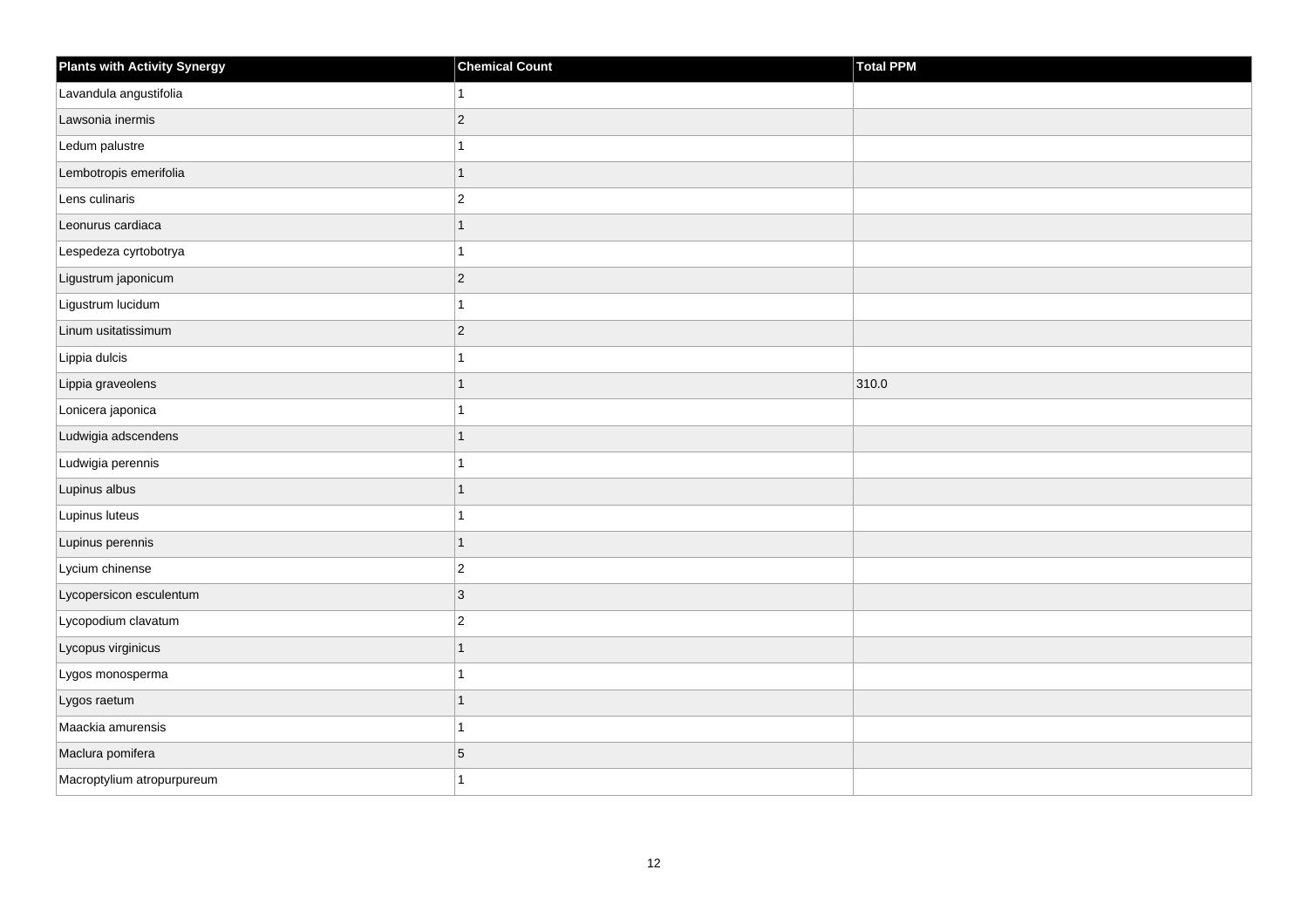| <b>Plants with Activity Synergy</b> | <b>Chemical Count</b> | <b>Total PPM</b> |
|-------------------------------------|-----------------------|------------------|
| Macroptylium bracteatum             | $\mathbf{1}$          |                  |
| Macroptylium lathyroides            | 1                     |                  |
| Macroptylium martii                 | $\overline{1}$        |                  |
| Macrotyloma axillare                | 1                     |                  |
| Macrotyloma uniflora                | $\overline{1}$        |                  |
| Magnolia denudata                   | $\overline{c}$        |                  |
| Magnolia kobus                      | $\overline{c}$        |                  |
| Magnolia officinalis                | $\overline{2}$        |                  |
| Malus domestica                     | 6                     | 1052.0           |
| Mangifera indica                    | 3                     | 180000.0         |
| Maranta arundinacea                 | $\overline{1}$        |                  |
| Marrubium vulgare                   | 4                     |                  |
| Matricaria recutita                 | $\overline{4}$        |                  |
| Medicago sativa                     | 8                     |                  |
| Melaleuca leucadendra               | $\overline{c}$        |                  |
| Melia azedarach                     | $\boldsymbol{2}$      |                  |
| Melilotus officinalis               | $\overline{4}$        |                  |
| Mentha aquatica                     | $\overline{2}$        |                  |
| Mentha arvensis var. piperascens    | $\overline{1}$        |                  |
| Mentha spicata                      | $\overline{2}$        |                  |
| Mentha x piperita                   | $\overline{1}$        |                  |
| Mentha x rotundifolia               | $\boldsymbol{2}$      |                  |
| Menyanthes trifoliata               | $\overline{c}$        |                  |
| Moghania macrophylla                | 1                     |                  |
| Monarda didyma                      | $\overline{1}$        |                  |
| Morinda citrifolia                  | 1                     |                  |
| Moringa oleifera                    | $\overline{2}$        |                  |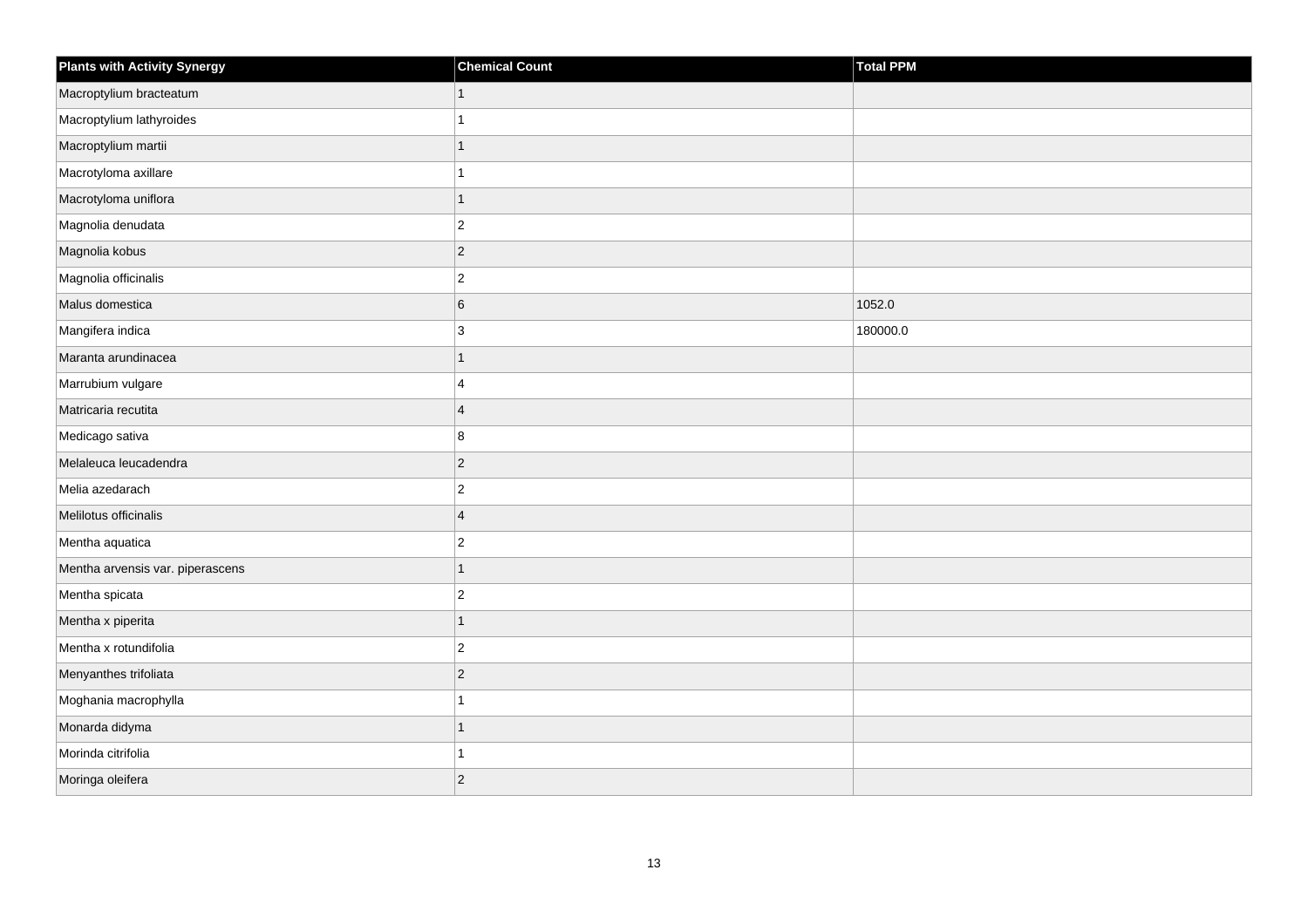| <b>Plants with Activity Synergy</b> | <b>Chemical Count</b> | Total PPM |
|-------------------------------------|-----------------------|-----------|
| Morus alba                          | 3                     | 8800.0    |
| Mucuna deeringiana                  | 1                     |           |
| Mucuna pruriens                     | $\overline{c}$        |           |
| Musa x paradisiaca                  | $\overline{2}$        |           |
| Myrica cerifera                     | $\overline{c}$        |           |
| Myristica fragrans                  | $ 2\rangle$           |           |
| Myrtus communis                     | $\overline{2}$        |           |
| Nelumbo nucifera                    | 3                     |           |
| Neonotonia wightii                  |                       |           |
| Nerium oleander                     | $\overline{1}$        |           |
| Nicotiana tabacum                   | $\overline{c}$        |           |
| Ocimum basilicum                    | $\overline{4}$        |           |
| Ocimum tenuiflorum                  | $\overline{c}$        |           |
| Oenanthe aquatica                   | $\overline{1}$        |           |
| Oenothera biennis                   | 3                     | 828000.0  |
| Olea europaea                       | 5                     |           |
| Ononis spinosa                      | 8                     |           |
| Opuntia ficus-indica                | $\overline{2}$        |           |
| Origanum vulgare                    | $\overline{7}$        |           |
| Paeonia lactiflora                  | 3                     |           |
| Paeonia moutan                      | $\overline{2}$        |           |
| Paeonia officinalis                 | $\overline{1}$        |           |
| Paeonia suffruticosa                | $\overline{c}$        |           |
| Panax ginseng                       | $\overline{3}$        |           |
| Panax notoginseng                   | 1                     |           |
| Panax quinquefolius                 | 1                     |           |
| Passiflora edulis                   |                       |           |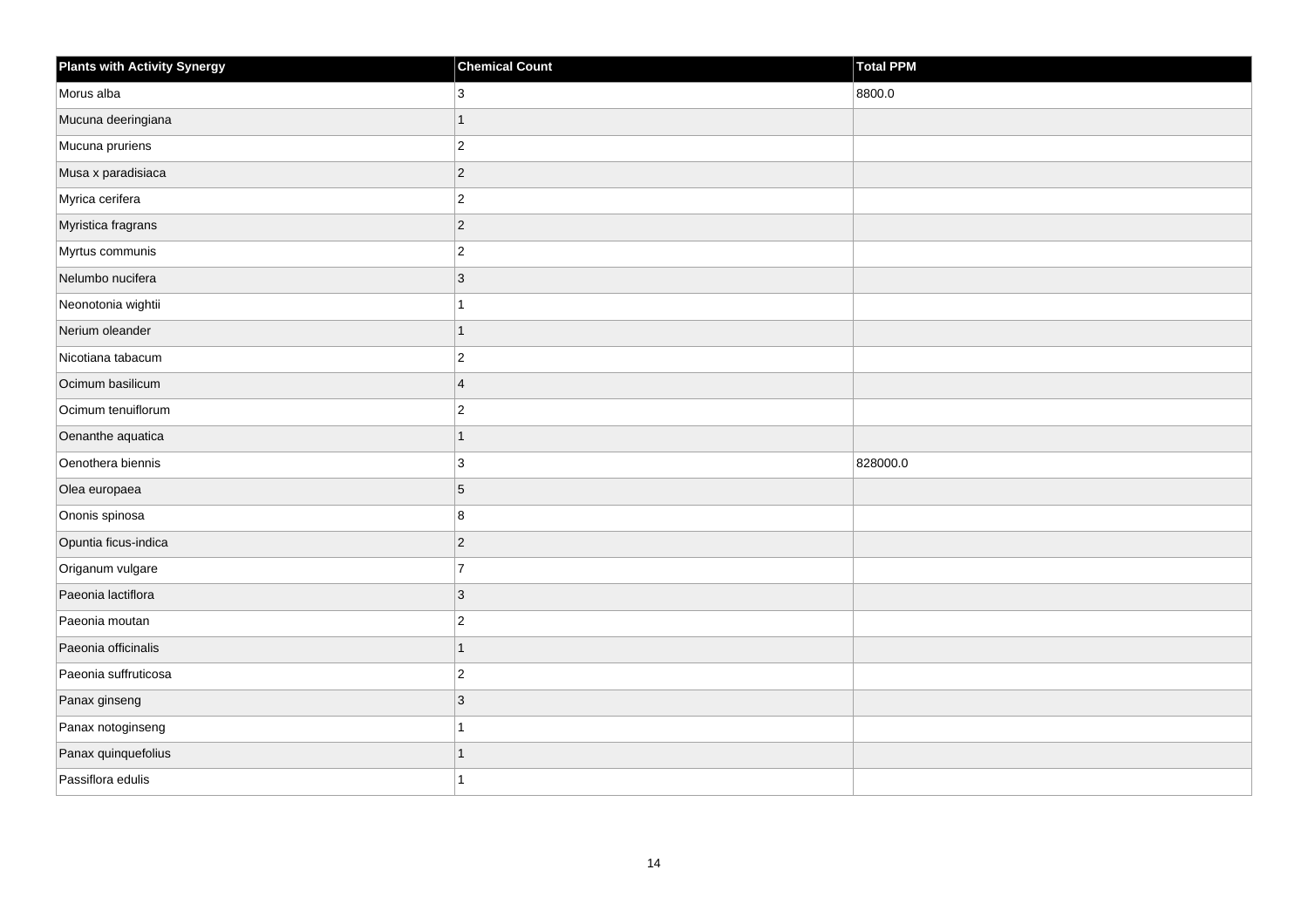| <b>Plants with Activity Synergy</b> | <b>Chemical Count</b> | Total PPM |
|-------------------------------------|-----------------------|-----------|
| Passiflora incarnata                | $\overline{4}$        |           |
| Pastinaca sativa                    | $\overline{2}$        |           |
| Paullinia cupana                    |                       | 304000.0  |
| Paullinia yoko                      |                       | 109200.0  |
| Peganum harmala                     | 1                     |           |
| Pericopsis laxiflora                |                       |           |
| Perilla frutescens                  | $\overline{3}$        |           |
| Persea americana                    |                       |           |
| Petasites hybridus                  | 1                     |           |
| Petasites japonicus                 |                       |           |
| Petroselinum crispum                | $\overline{4}$        |           |
| Phaseolus coccineus                 | $\overline{c}$        |           |
| Phaseolus lunatus                   | $\overline{2}$        |           |
| Phaseolus spp                       |                       |           |
| Phaseolus vulgaris                  | 5                     |           |
| Phoenix dactylifera                 | $\overline{2}$        |           |
| Phyllanthus amarus                  | $\overline{c}$        |           |
| Phyllanthus emblica                 | 5                     | 100000.0  |
| Phyllanthus niruri                  | $\overline{1}$        |           |
| Physalis alkekingi                  |                       |           |
| Physalis peruviana                  | 1                     |           |
| Pimpinella anisum                   | $\mathbf{3}$          |           |
| Pinus mugo                          | $\overline{2}$        |           |
| Pinus strobus                       |                       |           |
| Pinus sylvestris                    | $\overline{1}$        |           |
| Piper nigrum                        | $\overline{c}$        |           |
| Piptanthus nanus                    |                       |           |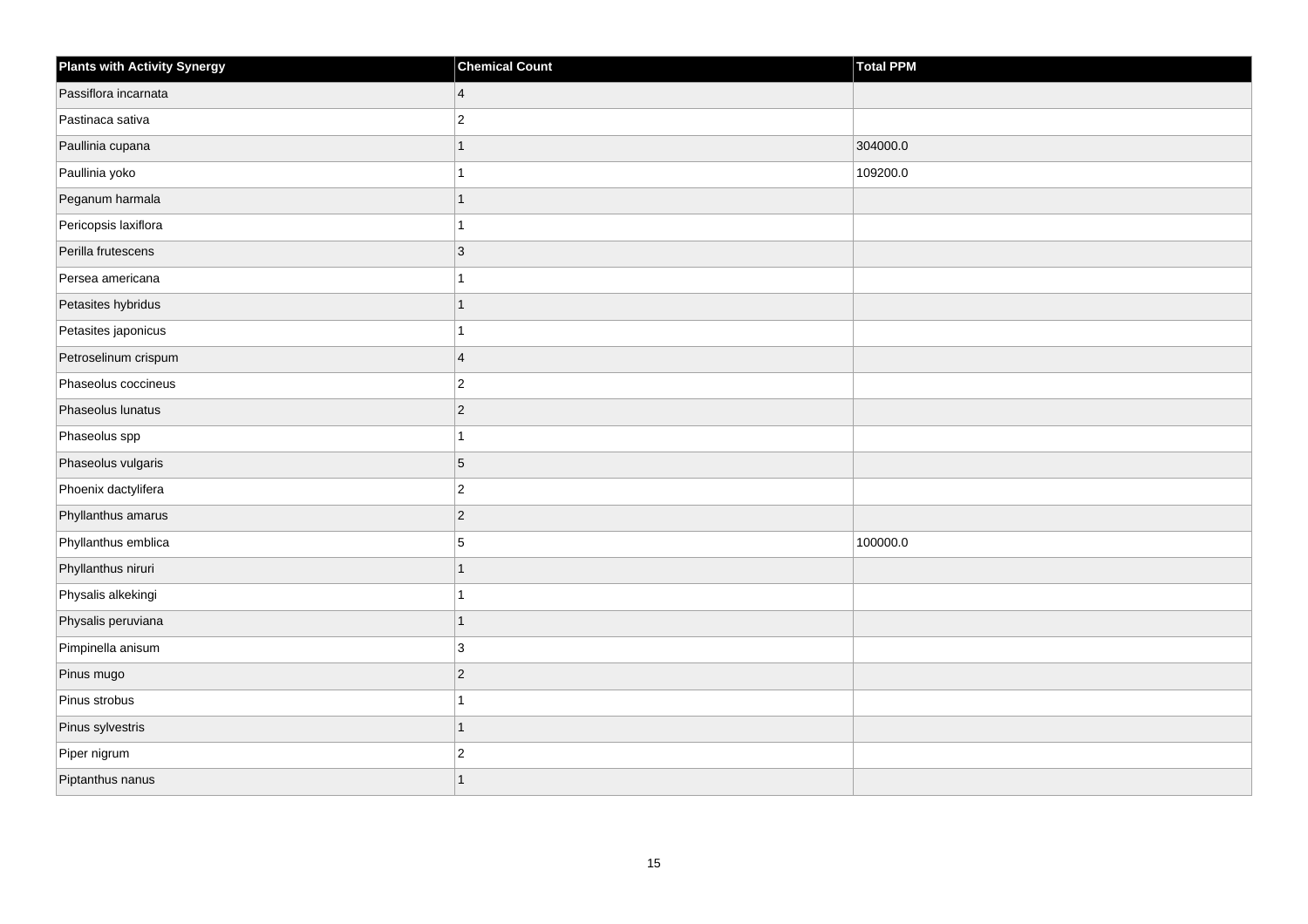| <b>Plants with Activity Synergy</b> | <b>Chemical Count</b> | <b>Total PPM</b> |
|-------------------------------------|-----------------------|------------------|
| Piptanthus nepalensis               |                       |                  |
| Pistacia lentiscus                  | 3                     |                  |
| Pisum sativum                       | 3                     | 1000.0           |
| Plantago major                      | $\overline{2}$        |                  |
| Plantago ovata                      |                       |                  |
| Plumeria acutifolia                 | $\overline{2}$        |                  |
| Podocarpus spicatus                 |                       |                  |
| Podophyllum hexandrum               | $\overline{2}$        |                  |
| Podophyllum peltatum                | $\mathbf{3}$          | 200000.0         |
| Podophyllum pleianthum              | $\overline{2}$        |                  |
| Pogostemon cablin                   |                       |                  |
| Polygonum aviculare                 | $\vert$ 2             |                  |
| Polygonum hydropiper                | $\mathbf{3}$          |                  |
| Polygonum hydropiperoides           | 3                     |                  |
| Polygonum multiflorum               |                       |                  |
| Populus nigra                       | $\overline{2}$        |                  |
| Populus tacamahacca                 | 4                     |                  |
| Prosopis juliflora                  | $\overline{2}$        |                  |
| Prunella vulgaris                   | 3                     |                  |
| Prunus aequinoctialis               | 1                     |                  |
| Prunus armeniaca                    | $\overline{c}$        |                  |
| Prunus avium                        | $\overline{1}$        |                  |
| Prunus cerasus                      | 8                     |                  |
| Prunus domestica                    | 3                     |                  |
| Prunus dulcis                       | $\overline{c}$        |                  |
| Prunus laurocerasus                 | $\overline{a}$        |                  |
| Prunus mahaleb                      |                       |                  |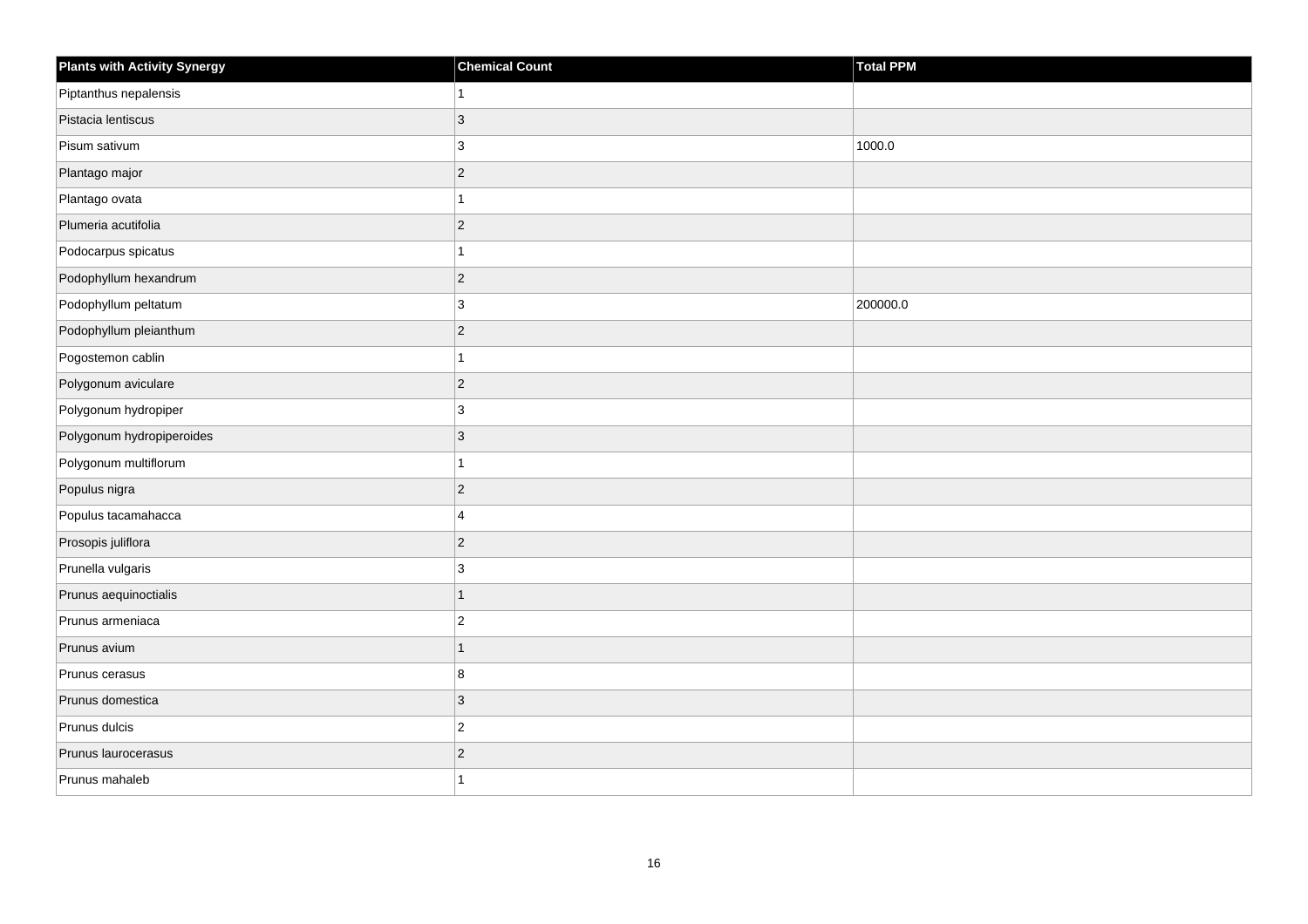| <b>Plants with Activity Synergy</b> | <b>Chemical Count</b>   | Total PPM |
|-------------------------------------|-------------------------|-----------|
| Prunus maximowiczii                 | $\mathbf{1}$            |           |
| Prunus nipponica                    | 1                       |           |
| Prunus persica                      | $\sqrt{3}$              |           |
| Prunus serotina                     | 3                       |           |
| Prunus spinosa                      | $\overline{c}$          |           |
| Prunus spp                          | 1                       |           |
| Prunus verecunda                    | $\mathbf{1}$            |           |
| Pseudeminia comosa                  | 1                       |           |
| Pseudoeriosema borianii             | $\overline{1}$          |           |
| Pseudovigna argentea                | 1                       |           |
| Psidium cattleianum                 | $\overline{c}$          |           |
| Psidium guajava                     | 4                       |           |
| Psoralea corylifolia                | $\overline{c}$          |           |
| Pteridium aquilinum                 | 1                       |           |
| Pterocarpus angolensis              | $\mathbf{1}$            |           |
| Pterocarpus marsupium               | $\boldsymbol{2}$        |           |
| Pterocarpus santalinus              | $\overline{1}$          |           |
| Pueraria montana                    | 6                       |           |
| Pueraria phaseoloides               | $\overline{1}$          |           |
| Pueraria pseudohirsuta              | 3                       |           |
| Punica granatum                     | 9                       | 80000.0   |
| Pyrus communis                      | 1                       | 112.0     |
| Quassia amara                       | $\overline{1}$          |           |
| Quercus alba                        | $\overline{c}$          |           |
| Quercus infectoria                  | $\overline{c}$          | 80000.0   |
| Quercus robur                       | $\overline{\mathbf{c}}$ |           |
| Quercus rubra                       | $\overline{1}$          |           |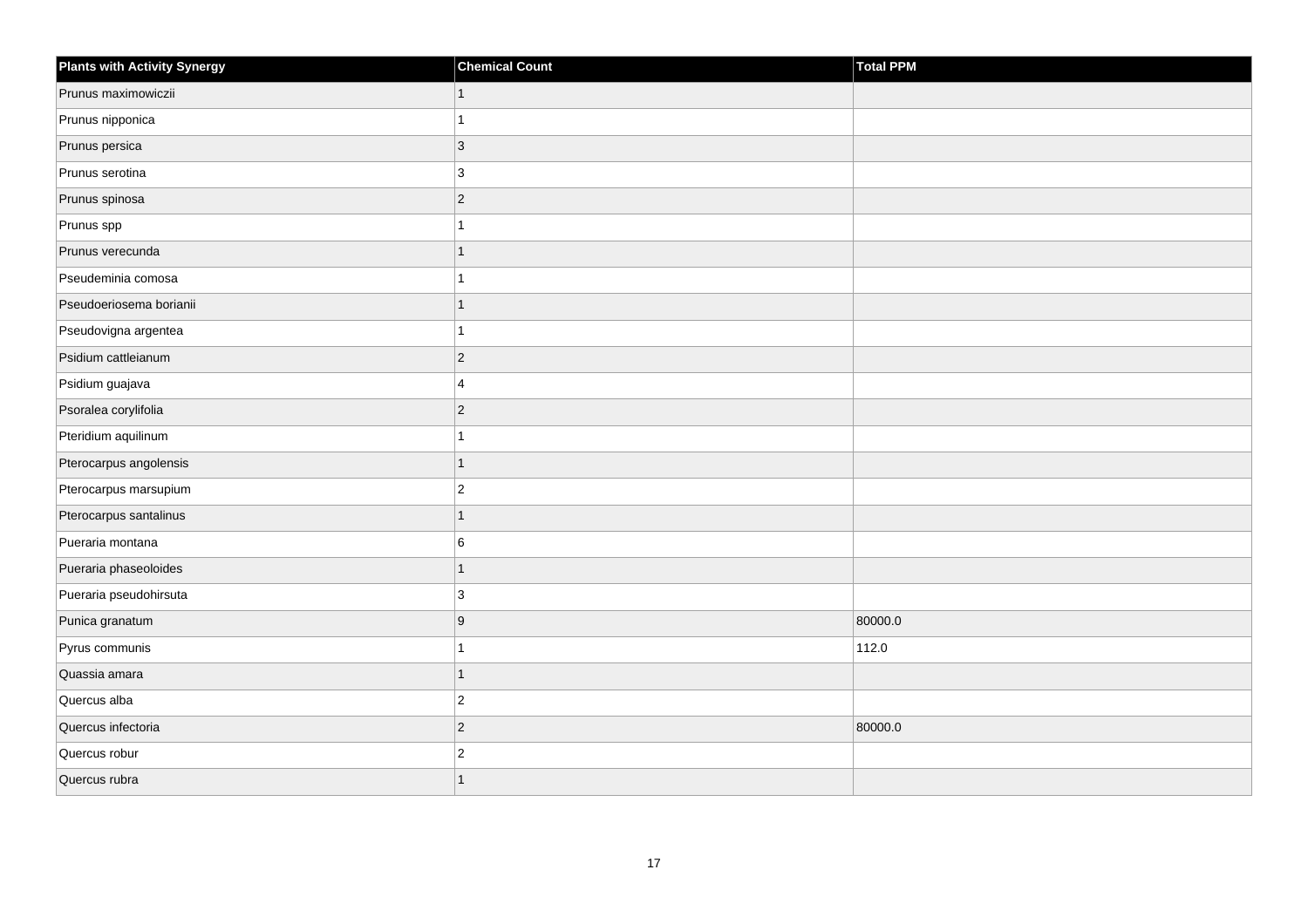| <b>Plants with Activity Synergy</b> | <b>Chemical Count</b> | Total PPM |
|-------------------------------------|-----------------------|-----------|
| Quercus velutina                    |                       |           |
| Rheum officinale                    | 1                     |           |
| Rheum palmatum                      |                       |           |
| Rheum rhabarbarum                   | 1                     | 106.0     |
| Rhododendron dauricum               | 3                     |           |
| Rhododendron ponticum               | 1                     |           |
| Rhus coriaria                       | 3                     |           |
| Rhus glabra                         | 1                     |           |
| Rhus toxicodendron                  | 4                     |           |
| Rhynchosia acuminatifolia           | 1                     |           |
| Rhynchosia cabibaea                 |                       |           |
| Rhynchosia densiflora               |                       |           |
| Rhynchosia hirsuta                  | 1                     |           |
| Rhynchosia minima                   | $\overline{2}$        |           |
| Rhynchosia phaseoloides             |                       |           |
| Rhynchosia pyramidalis              | 1                     |           |
| Rhynchosia volubilis                |                       |           |
| Ribes nigrum                        | $\overline{3}$        |           |
| Ricinus communis                    | $\overline{4}$        |           |
| Robinia pseudoacacia                | 3                     |           |
| Rosa canina                         |                       |           |
| Rosa centifolia                     | $\overline{1}$        |           |
| Rosa damascena                      | $\overline{2}$        |           |
| Rosa gallica                        |                       |           |
| Rosa multiflora                     | 1                     |           |
| Rosa spp                            | 1                     |           |
| Rosmarinus officinalis              | $\overline{2}$        |           |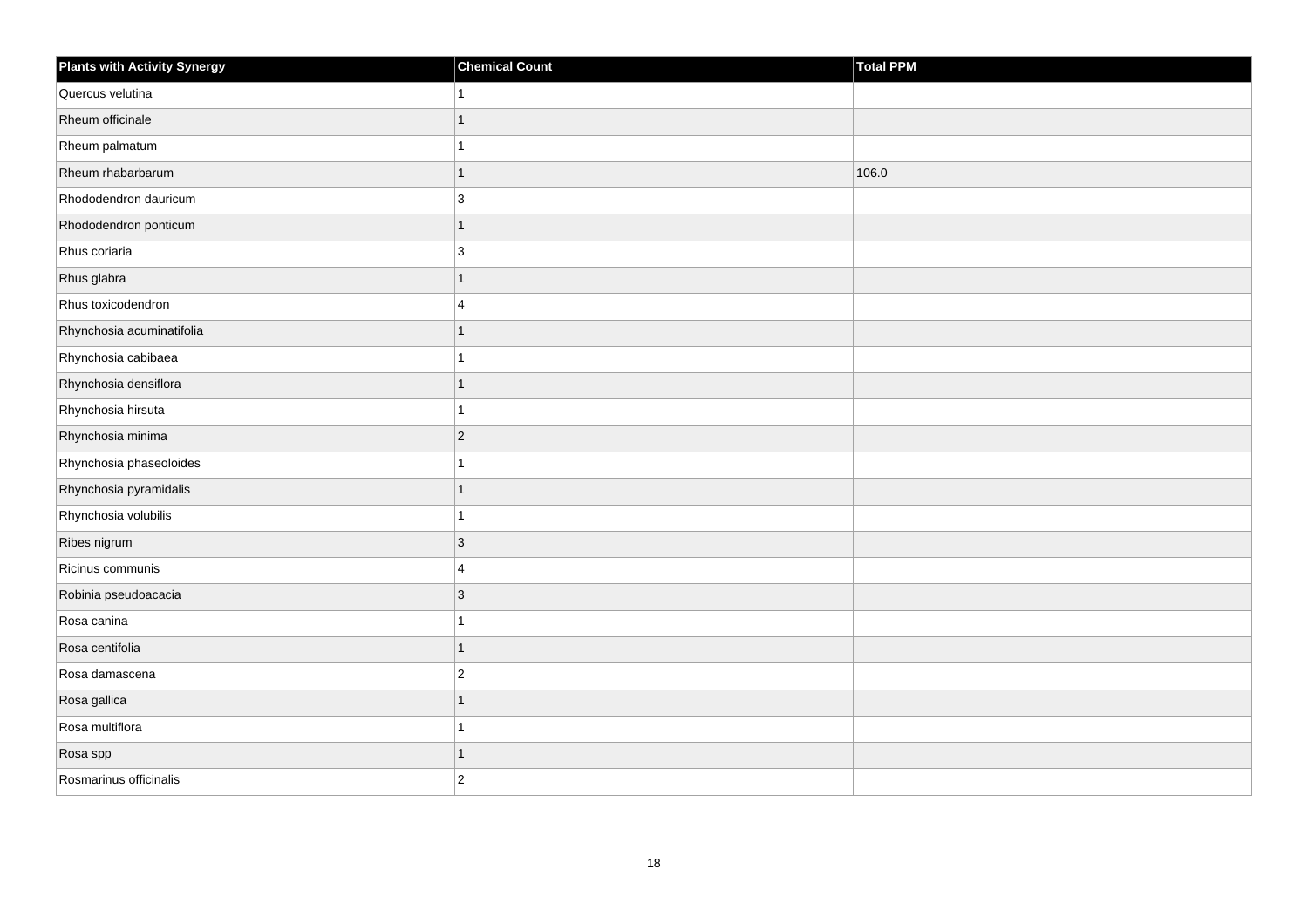| Plants with Activity Synergy | <b>Chemical Count</b> | Total PPM |
|------------------------------|-----------------------|-----------|
| Rubus idaeus                 | 5                     |           |
| Rubus phoenicolasius         | $ 2\rangle$           |           |
| Rubus sp.                    | $\overline{1}$        |           |
| Rumex acetosa                | 1                     |           |
| Rumex crispus                | $\mathbf{1}$          |           |
| Ruta graveolens              | 1                     |           |
| Salix alba                   | 2                     |           |
| Salix sp.                    | 1                     |           |
| Salvia officinalis           | $ 3\rangle$           |           |
| Sambucus canadensis          | $\mathbf{1}$          |           |
| Sambucus nigra               | $ 2\rangle$           |           |
| Sanguinaria canadensis       | $\mathbf{1}$          |           |
| Sanguisorba minor            | $ 3\rangle$           |           |
| Sanguisorba officinalis      | 3                     |           |
| Santolina chamaecyparissus   | 1                     |           |
| Satureja montana             | $ 2\rangle$           |           |
| Schinus molle                | 5                     |           |
| Schinus terebinthifolius     | 3                     |           |
| Scutellaria baicalensis      | $ 2\rangle$           |           |
| Scutellaria galericulata     | 3                     |           |
| Scutellaria lateriflora      | $ 2\rangle$           |           |
| Senna occidentalis           | $\mathbf{1}$          |           |
| Serenoa repens               | $ 2\rangle$           |           |
| Silybum marianum             | 5                     |           |
| Solanum tuberosum            | $\overline{5}$        |           |
| Solidago gigantea            | $ 2\rangle$           |           |
| Solidago virgaurea           | $\mathbf{1}$          |           |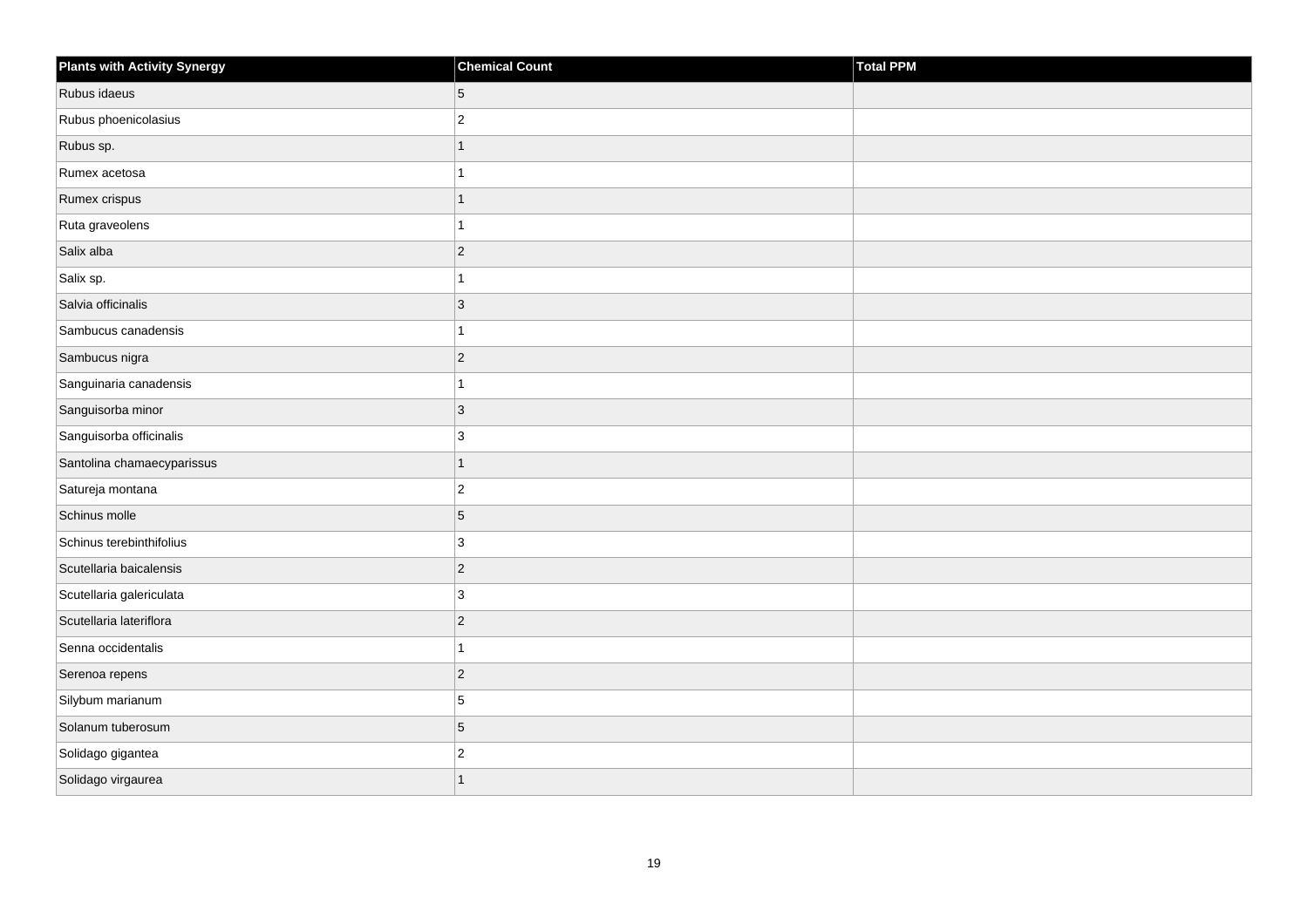| <b>Plants with Activity Synergy</b> | <b>Chemical Count</b> | Total PPM |
|-------------------------------------|-----------------------|-----------|
| Sophora angustifolia                |                       |           |
| Sophora flavescens                  | 1                     |           |
| Sophora japonica                    | 4                     |           |
| Sophora subprostrata                | $\overline{2}$        |           |
| Sorbus aucubaria                    | $\overline{2}$        |           |
| Spartium junceum                    | 3                     |           |
| Spinacia oleracea                   | $\overline{2}$        | 76.0      |
| Stachys officinalis                 | 1                     |           |
| Stauracanthus boivinii              |                       |           |
| Stauracanthus genistoides           | 1                     |           |
| Stellaria media                     | 3                     |           |
| Stizolobium deeringianum            |                       |           |
| Strongylodon macrobotrys            | 1                     |           |
| Syzygium aromaticum                 | 6                     |           |
| Syzygium cumini                     |                       |           |
| Tabebuia impetiginosa               | $\overline{2}$        |           |
| Tagetes erecta                      |                       |           |
| Tagetes lucida                      |                       |           |
| Tagetes minuta                      | 1                     |           |
| Tagetes patula                      | $\overline{2}$        |           |
| Tanacetum vulgare                   | $\overline{2}$        |           |
| Taraxacum officinale                | $\overline{c}$        |           |
| Taxus baccata                       |                       |           |
| Teline sp                           | 1                     |           |
| Terminalia arjuna                   | $\overline{c}$        |           |
| Terminalia bellirica                | $\overline{c}$        |           |
| Terminalia catappa                  | 5                     |           |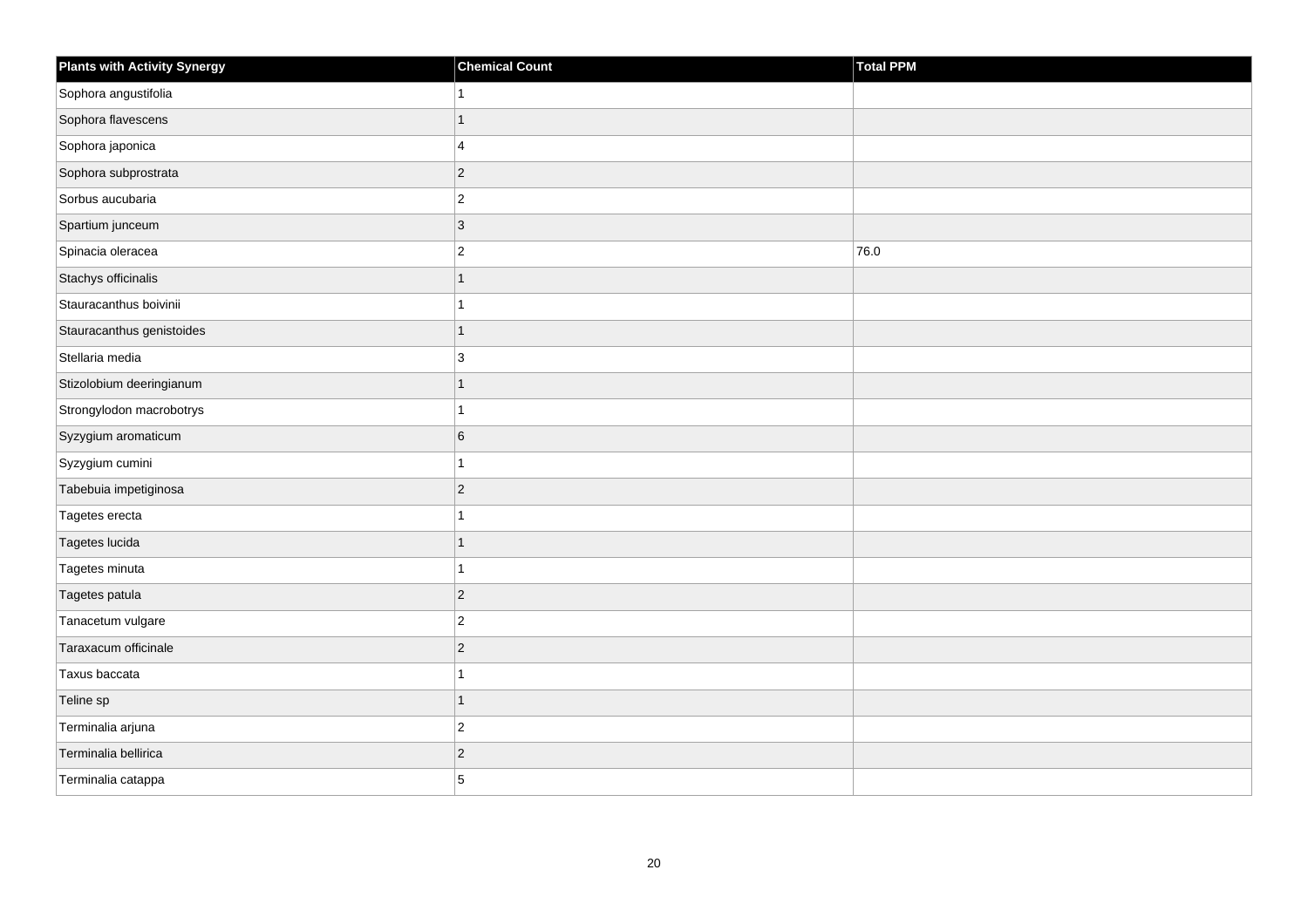| <b>Plants with Activity Synergy</b> | <b>Chemical Count</b> | <b>Total PPM</b> |
|-------------------------------------|-----------------------|------------------|
| Terminalia chebula                  | 5                     | 17000.0          |
| Terminalia ivorensis                | 1                     |                  |
| Terminalia pallida                  | $\mathbf{1}$          |                  |
| Teucrium botrys                     | 1                     |                  |
| Teucrium montanum                   | 1                     |                  |
| Teucrium polium                     | $\overline{4}$        |                  |
| Teucrium scordium                   | 1                     |                  |
| Teyleria koordersii                 | 1                     |                  |
| Theobroma angustifolium             | $\overline{1}$        |                  |
| Theobroma bicolor                   | $\mathbf{1}$          |                  |
| Theobroma cacao                     | $\overline{4}$        | 51600.0          |
| Thermopsis fabacea                  | $\mathbf{1}$          |                  |
| Thermopsis sp                       | $\overline{1}$        |                  |
| Thespesia populnea                  | $ 2\rangle$           |                  |
| Thevetia peruviana                  | $ 2\rangle$           |                  |
| Thymus serpyllum                    | $\mathbf{1}$          |                  |
| Thymus vulgaris                     | $\overline{5}$        |                  |
| Tilia sp.                           | 1                     |                  |
| Tragopogon porrifolius              | $\mathbf{1}$          |                  |
| Tribulus terrestris                 | 3                     |                  |
| Tridax procumbens                   | $ 2\rangle$           |                  |
| Trifolium alexandrinum              | $\overline{1}$        |                  |
| Trifolium brachycalycinum           | $\mathbf{1}$          |                  |
| Trifolium hybridum                  | 1                     |                  |
| Trifolium pratense                  | 7                     | 30000.0          |
| Trifolium repens                    | 1                     |                  |
| Trifolium sp                        | 1                     |                  |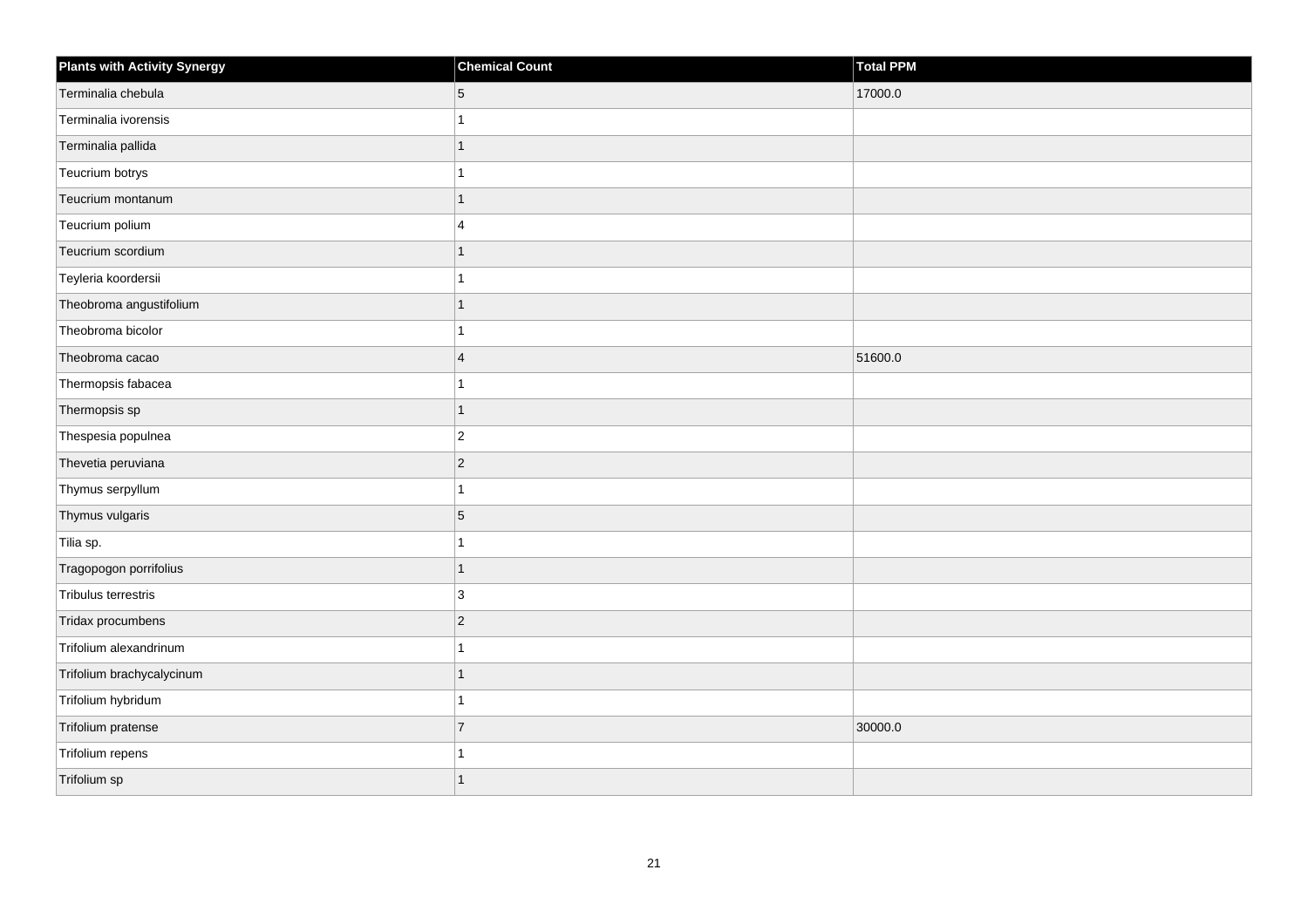| <b>Plants with Activity Synergy</b> | <b>Chemical Count</b> | Total PPM |
|-------------------------------------|-----------------------|-----------|
| Trifolium subterraneum              |                       |           |
| Trigonella foenum-graecum           | 6                     |           |
| Triticum aestivum                   | $\overline{a}$        |           |
| Tsuga canadensis                    | 1                     |           |
| Turnera diffusa                     |                       |           |
| Tussilago farfara                   | $\overline{2}$        |           |
| Ulex micranthus                     |                       |           |
| Ulex sp                             | 1                     |           |
| Uncaria catechu                     | $\overline{2}$        |           |
| Uncaria guianensis                  | $\overline{1}$        |           |
| Urginea maritima                    | $\overline{c}$        |           |
| Urtica dioica                       | 3                     |           |
| Vaccinium corymbosum                | 3                     |           |
| Vaccinium macrocarpon               | $\overline{2}$        | 1000.0    |
| Vaccinium myrtillus                 | $\overline{2}$        |           |
| Vaccinium vitis-idaea               | $\overline{3}$        |           |
| Valeriana officinalis               | 3                     |           |
| Vandasina retusa                    | 1                     |           |
| Viburnum opulus                     | $\overline{c}$        |           |
| Vicia faba                          | 3                     |           |
| Vigna angularis                     | $\overline{2}$        |           |
| Vigna radiata                       | $\overline{7}$        |           |
| Vigna subterranea                   |                       |           |
| Vigna unguiculata                   | $ 2\rangle$           |           |
| Viola odorata                       | $\overline{c}$        |           |
| Viola tricolor                      | $\overline{a}$        |           |
| Vitex agnus-castus                  | $\overline{2}$        |           |